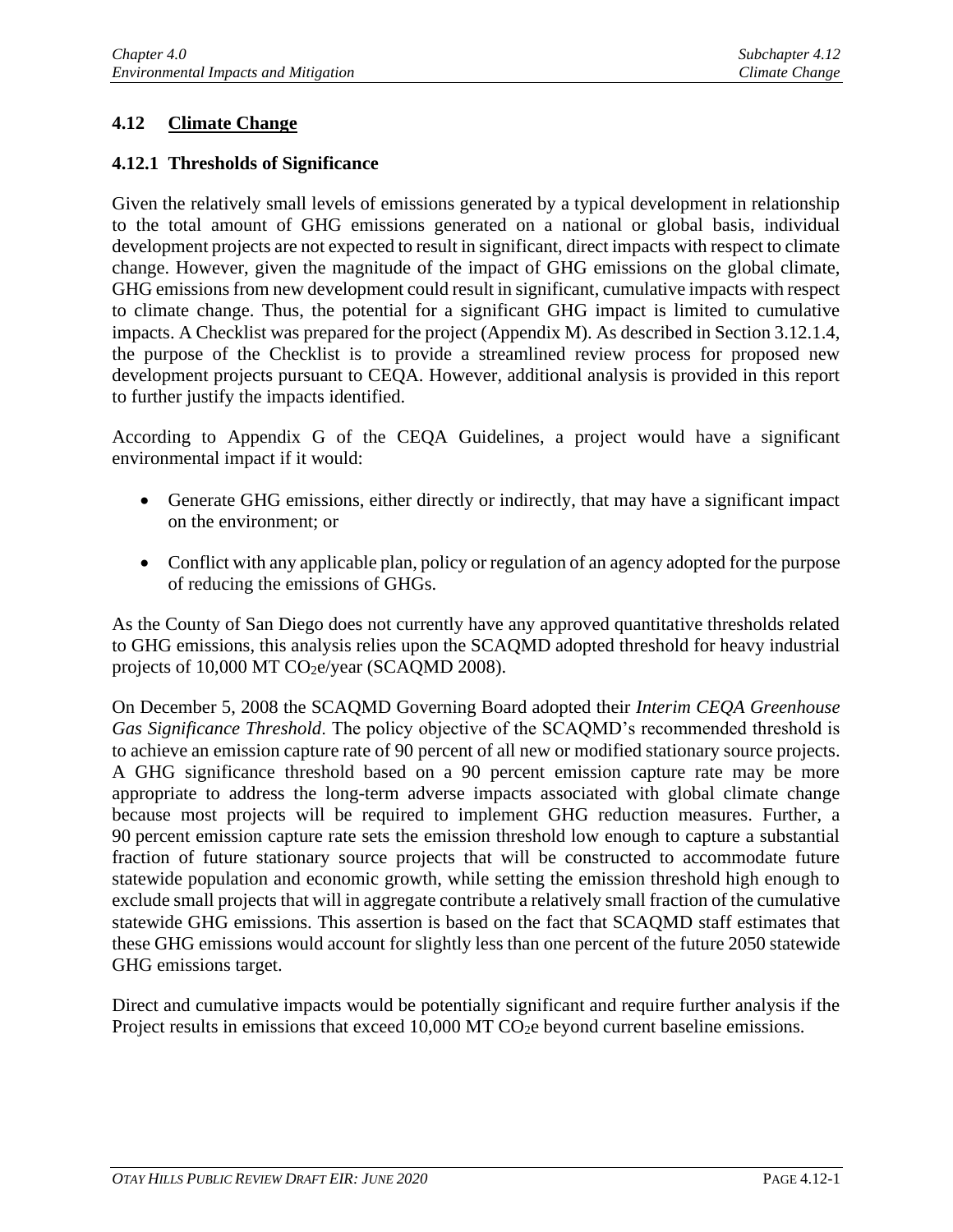# **4.12.2 Proposed Project**

## **4.12.2.1** *Analysis of Project Effects and Determination as to Significance*

Emission estimates were calculated for the three GHGs of primary concern  $(CO_2)$ , methane [CH<sub>4</sub>] and nitrous oxide  $[N_2O]$ ) that would be emitted from Project construction and from the Project's sources of operational GHG emissions, including the use of off-road equipment and on-road vehicles at the facility, as well as the GHG emissions from the quarry blasting and drilling operation and HMA aggregate supplies and processing. All other equipment would utilize electricity for mechanical power and water for cement, concrete, and asphalt production, as well as fugitive dust controls.

#### Estimating Construction Emissions – Phase 1 Site Development

Construction activities emit GHGs primarily through the combustion of fuels (mostly diesel) in the engines of off-road construction equipment and through the combustion of diesel and gasoline in the on-road construction vehicles and in the commuter vehicles of the construction workers. Smaller amounts of GHGs are also emitted through the energy use embodied in any water use (for fugitive dust control) and lighting for construction activity. Every phase of the construction process, including grading, building, and paving, emits GHG emissions in volumes proportional to the quantity and type of construction equipment used. The heavier equipment typically emits more GHGs per hour of use than the lighter equipment because of their greater fuel consumption and engine design.

Emissions associated with the construction of the Proposed Project were calculated using the CARB's OFFROAD Model, assuming that construction duration period would begin in 2019 and last approximately one year.

Phase 1 Site Development activities are assumed to occur in two separate stages: (a) site grading and utility lines installations, and (b) vertical building construction activities. The specific tasks to be completed daily during each stage will not be exactly comparable. The worst-case construction day for each stage has been chosen for the purpose of this analysis.

Phase 1a would involve the mass grading and utility installation at the aggregate processing area of the Project site. Once the mass grading and utility backbone infrastructure construction efforts are completed, the installations of the Aggregate Processing Equipment, including the CTB Plant, HMA Plant, Concrete Batch Plant, and Fuel Tank; and other vertical construction activities, such as the office buildings, shops, pond, water tank, etc. could begin during Phase 1b. Phase 1 is anticipated to take one year to complete.

Tables 4.12-1, *Phase 1 – Construction Equipment Requirements (Backbone Infrastructure and Grading)*, and 4.12-2, *Phase 1 – Construction Equipment Requirements (Backbone Infrastructure and Grading)*, present a summary of the assumed equipment that would be involved in construction.

Table 4.12-3, *Estimated Annual Construction GHG Emissions – Phase 1 (2020),* presents a summary of the GHG emissions resulting from construction activities. Mass grading and the installation of backbone infrastructure would occur before, and would not overlap with, building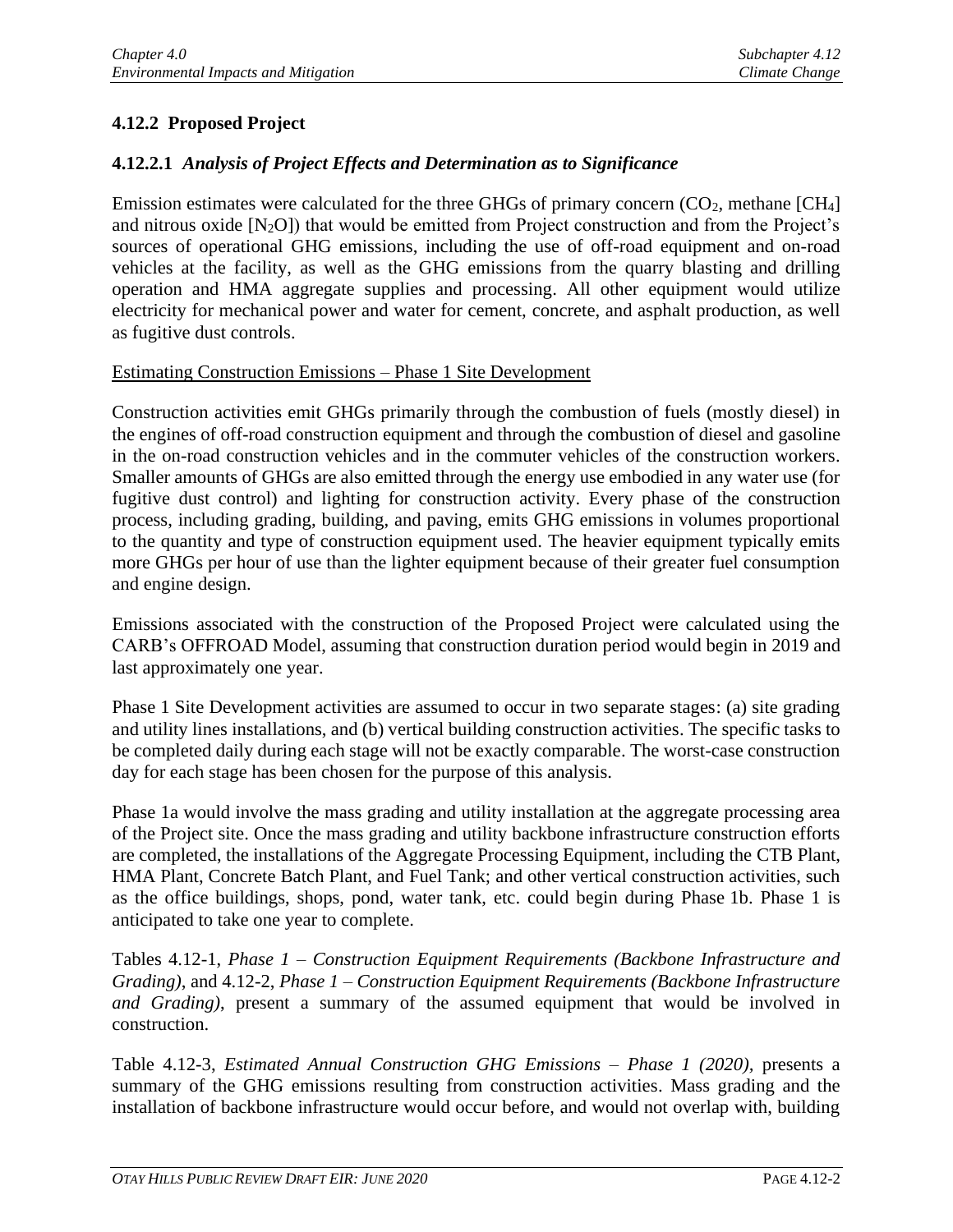construction and paving. As these activities would never occur on the same day during Phase 1 (construction), emissions related to these separate stages of construction are subtotaled in the calculations.

It is mandatory for all construction equipment to comply with CARB emission standards for implementing BMPs to minimize impacts:

Control Measure  $1 - All construction equipment operating on the Project site should meet$ USEPA-certified Tier 4 emissions standards. In addition, all construction equipment shall be outfitted with BACT devices certified by the CARB. Any emissions control device used by the contractor shall achieve emissions reductions that are no less than what could be achieved by a Level 2 diesel emissions control strategy for a similarly sized engine as defined by the CARB regulations.

The Project-related construction activities are estimated to generate a total of approximately 1,878 MT CO2e emissions over the duration of construction activity. For construction emissions, the County recommends that the emissions be amortized over the life of the Project and added to operational emissions, as appropriate. Amortized over 120 years, construction equipment would contribute 16 MT per year of CO<sub>2</sub>e emissions to the Project's total. These emissions are added to the expected annual operational GHG emissions below.

## Operational Emissions – Phases 2, 3 and 4

Operational emissions were calculated for the primary GHGs. Emissions are not constant for the life of the quarry because production rates and emission factors change over time. Production rates start small and ramp up over time to maximum production. Emission factors (emissions per mile traveled, gallons of fuel burned or tons produced) typically become smaller with time as the result of required enhanced emission controls and regulatory programs.

Stationary permitted industrial sources include the quarry activities, which includes the excavation, blasting and drilling activities, and aggregate processing facility process which includes the rock crushers, screens, conveyor belts, hoppers, hot mix asphalt plant, cement treated base plant, concrete batch plant, and the recycle plant. Area and mobile sources include utility usage from the office building and mobile trips from off-site delivery trucks, employee trips, and on-site heavyduty equipment activities.

## Quarry and Aggregate Processing Facility Process

The quantity of emissions generated would depend on how much aggregate would be mined, equipment used, mine layout and how far vehicles would travel to transport aggregate. This analysis assumes maximum allowable quantities would be removed and is based on the Project Applicant's estimated emissions for the equipment to be used.

To determine the worst-case emissions, 2021 GHG emission factors were estimated to assume worst-case annual emissions for each year between 2021 and 2042 for Phase 2, and 2043 emission factors were estimated to assume worst-case annual emissions for each year between 2043 and 2110 for Phase 3. The annual emission calculations are based on the maximum annual production rate, GHG emission factors for on-site equipment and off-road engines (which applies to the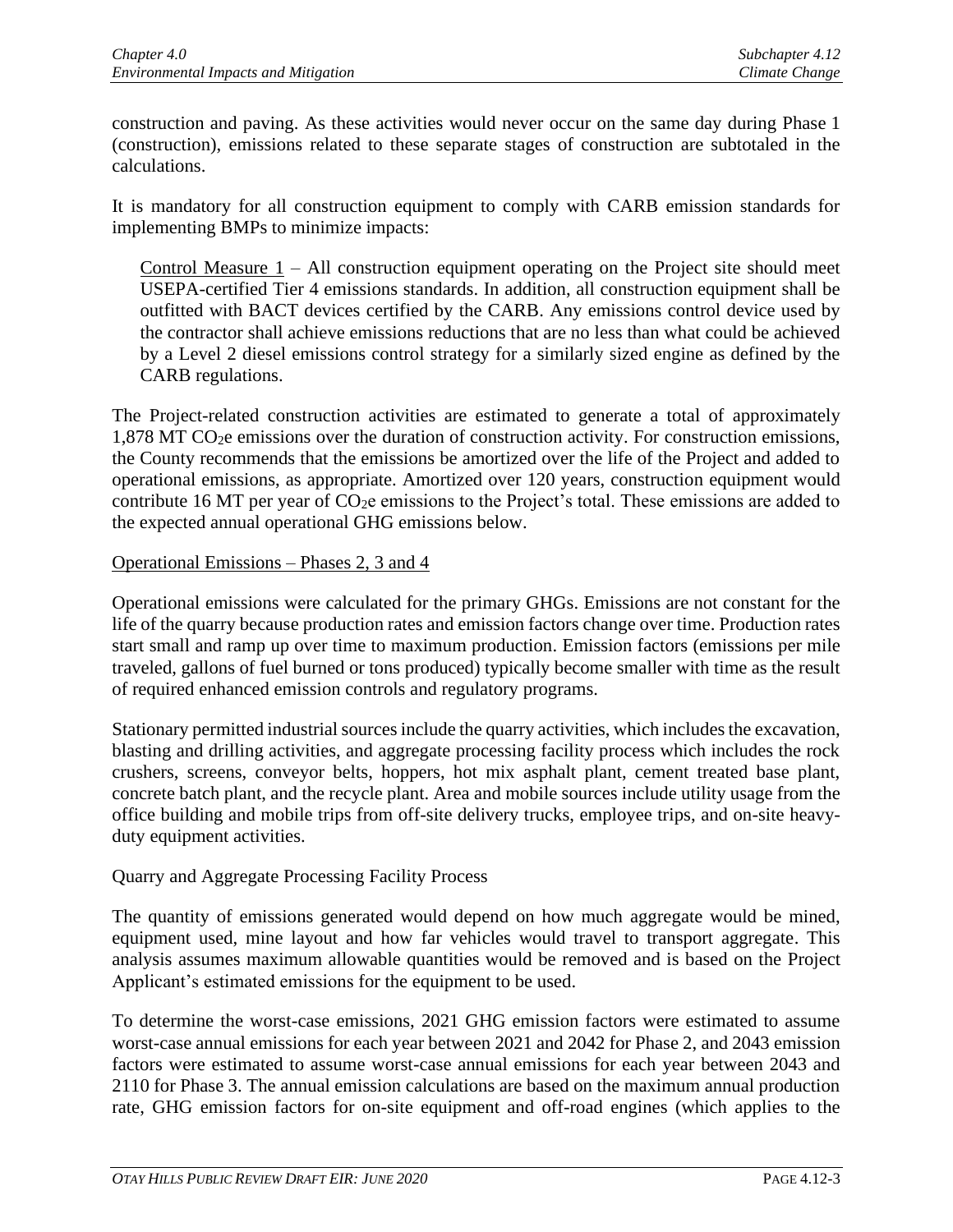off-road equipment on site such as dozers and loaders), and EMFAC2017 for on-road vehicle engines. The GHG emissions estimates include emissions from on-road vehicles while on site (i.e., delivery trucks that bring materials to the Project site and delivery trucks that take aggregate and other materials away from the Project site). The analysis was done for  $CO<sub>2</sub>$ , CH<sub>4</sub> and N<sub>2</sub>O emissions.

USEPA AP-42 emission factors for on-site stationary hot mix asphalt plant, which utilize natural gas and heated oil, were assumed constant over time. All other stationary equipment utilizes electricity for mechanical power. A diesel portable generator set would be used for the screening and conveyor equipment at the recycled material plant and/or quarry pit. EMFAC2017 emission factors for 2021 and 2043 calendar year were assumed to be the worst-case emission rates for on-road vehicle emissions for Phase 2 and Phase 3, respectively. EMFAC2017 accounts for more stringent emission limits required by the CARB over time, newer vehicle engines, and USEPA regulations requiring diesel fuel to have no more than 15 ppm sulfur content (termed ultra-low sulfur diesel) beginning in 2007.

For off-road equipment engines, the CARB in-use off-road emission inventory model was used. For purposes of the emissions analysis, the year 2021 Tier 2 emission factors were estimated to assume worst-case emissions for each year for Phase 2 through 4.

Delivery Trucks and Employee Vehicle Trips

Vehicle emissions during Proposed Project operation would be the result of vehicle emissions from aggregate product delivery, asphalt oil delivery, concrete delivery, fuel delivery, other heavy-duty trucks, and employee vehicle trips. Based on the maximum production scenario, Phase 1 of the Proposed Project is estimated to generate 30 average daily employee trips and 20 daily truck trips, Phases 2 and 3 (independently) are estimated to generate 35 employee vehicle trips and 519 daily truck trips, and Phase 4 is estimated to generate 130 average daily truck trips. Vehicle emissions were calculated using the idling, driving, brake wear and tire wear emission factors from EMFAC2017. For purposes of this analysis the two relevant vehicle classes are: light duty truck (gasoline), and T7 single construction heavy (diesel). For Sand Import, Ready-Mix, and Aggregate related activities, all trucks are assumed to be T7 single construction heavy (diesel). Employee trips are assumed to be light duty truck.

Blasting

The Proposed Project is capable of performing 50 blasts per year (i.e., approximately one blast per week). However, the actual annual process rates for blasting would vary from year to year depending on mining needs. The annual quantity of blasts per year anticipated at the Proposed Project is determined by the mine plan of operations. The maximum daily process rate for blasting during any year in the life of the mine is assumed to be one blast per day, the maximum amount of blasts that are possible in one day at the site. The hourly process rate is equal to one blast per hour, the maximum blasts possible in one hour. The annual process rate for the amount of ANFO used for blasting is calculated by employing the ANFO usage rate, 0.3125 ton of ANFO per drill hole, and multiplying it by the amount of holes drilled/blast. The maximum daily and hourly process rates are calculated similarly based on the maximum daily and hourly drilling rates.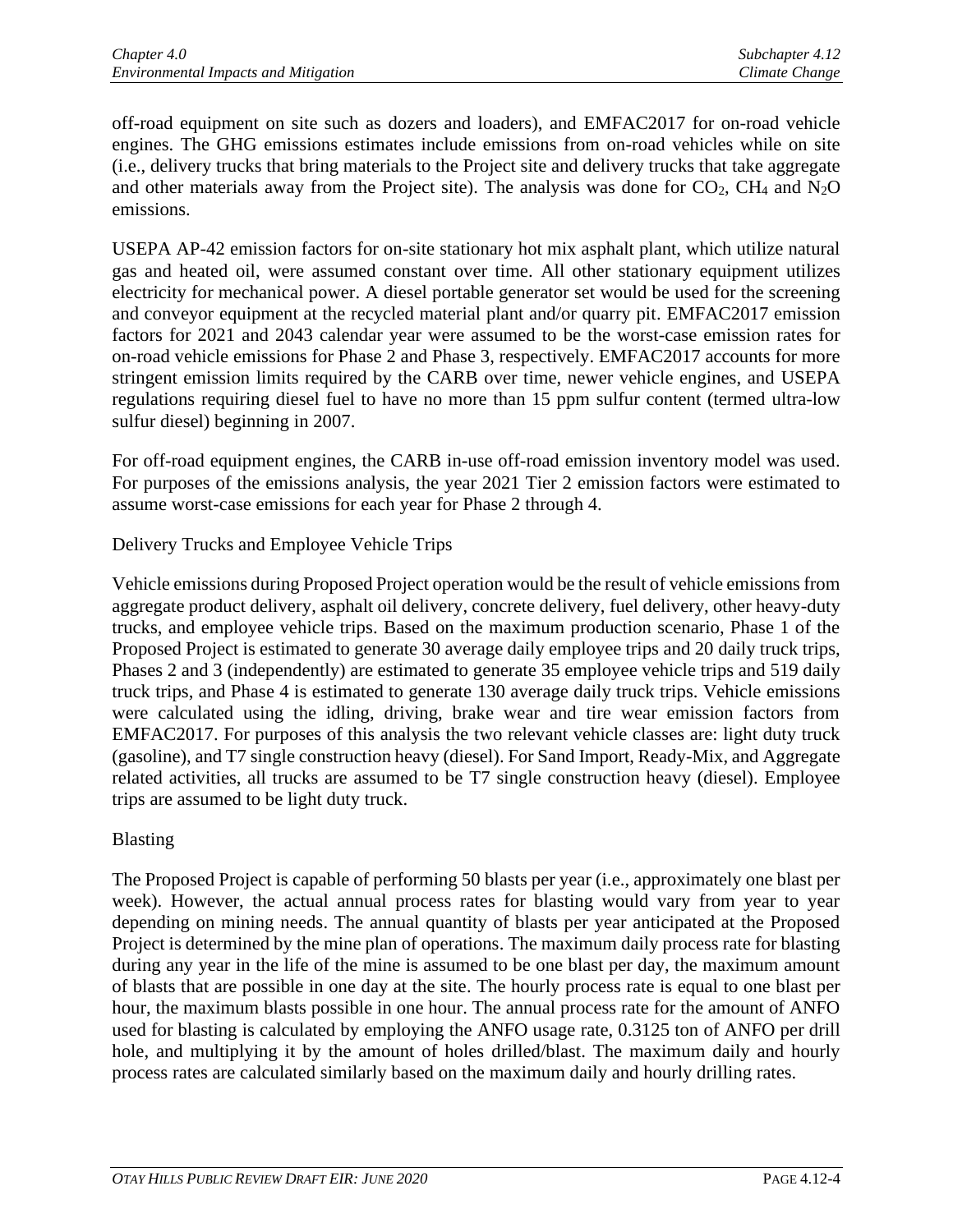Uncontrolled  $CO<sub>2</sub>$ , CH<sub>4</sub> and N<sub>2</sub>O emissions are calculated using the emission factors from AP-42, Table 13.3-1 (02/80) for the detonation of ANFO, that is, 73.96 kilograms (kg) per million metric British thermal unit (MMBtu),  $3x10^{-3}$  kg/MMBtu and  $6x10^{-4}$  kg/MMBtu, respectively, from 40 CFR 98, Tables C-1 and C-2 for distillate fuel oil no. 2. A diesel fuel oil to ammonium nitrate ratio of 9 percent and a diesel heating value of 19,300 British thermal unit (Btu) per pound of diesel fuel were used to express the  $CO<sub>2</sub>$ , CH<sub>4</sub> and N<sub>2</sub>O emission factors in terms of pounds per ton of ANFO. The GHG emission factors for blasting are presented in Table 4.12-4, *GHG Emission Factors for Blasting*.

## Hot Mix Asphalt Plant

The HMA plant is composed of the following pollution sources: the dryer, burner-blower, exhaust fan, dust collection system, asphalt cement heating and storage, mined aggregate materials and reclaimed asphalt paving materials. Asphalt is manufactured by mixing asphalt oil with well dried, heated rock.

The proposed HMA plant would utilize new technology equipment. The plant would be a 500-ton per hour counter flow drum mix equipment.

GHGs are emitted from combustion activities related to the HMA Plant and include emissions associated with natural gas-fired dryer burner and hot oil heater operations. Emission factors for combustion-related GHG emissions  $(CO_2, N_2O)$  and  $CH_4$ ) are provided by the USEPA *AP-42 Compilation of Air Pollutant Emission Factors*. Section 1.4, Table 1.4-2, and Section 11.1, Tables 11.1-5 and 11.1-6, of AP-42 were utilized to calculate GHG emissions associated with natural gas-fired dryer burner and hot oil heater combustion activity.

The process of loading and drying rock prior to mixing with the oil creates GHG emissions. To heat the rock and oil, natural gas is burned. Upon mixing asphaltic oil with the dry, hot rock, some of the oil vaporizes producing "blue smoke." The combustion of the gaseous fuels generates CO2,  $CH<sub>4</sub>$  and N<sub>2</sub>O emissions. Emissions from the asphalt plant were calculated using USEPA AP-42 emission factors (Tables 11.1-5 and 11.1-6 from Section 11.1 – Hot Mix Asphalt). The annual process rates for the HMA plant are based on the asphalt batch plant processing rates of 600,000 tons per year.

#### Embodied Energy Consumption

GHG emissions related to embodied energy due to consumptions of electricity, natural gas (for office space heating and asphalt plant) and water supply are discussed below.

## Electrical Consumption

Electric power generation accounted for the second largest sector contributing to both inventoried and projected statewide GHG emissions, comprising 24 percent of the projected total 2020 statewide emissions. The Proposed Project would use electricity to power the machines, lighting and limited office space heating and cooling. Electricity generation entails the combustion of fossil fuels, including natural gas and coal, which are then stored and transported to end users. Therefore, the facility's electricity use would be associated with the off-site or indirect emission of GHGs at the source of electricity generation (power plant). Due to the nature of the electrical grid, it is not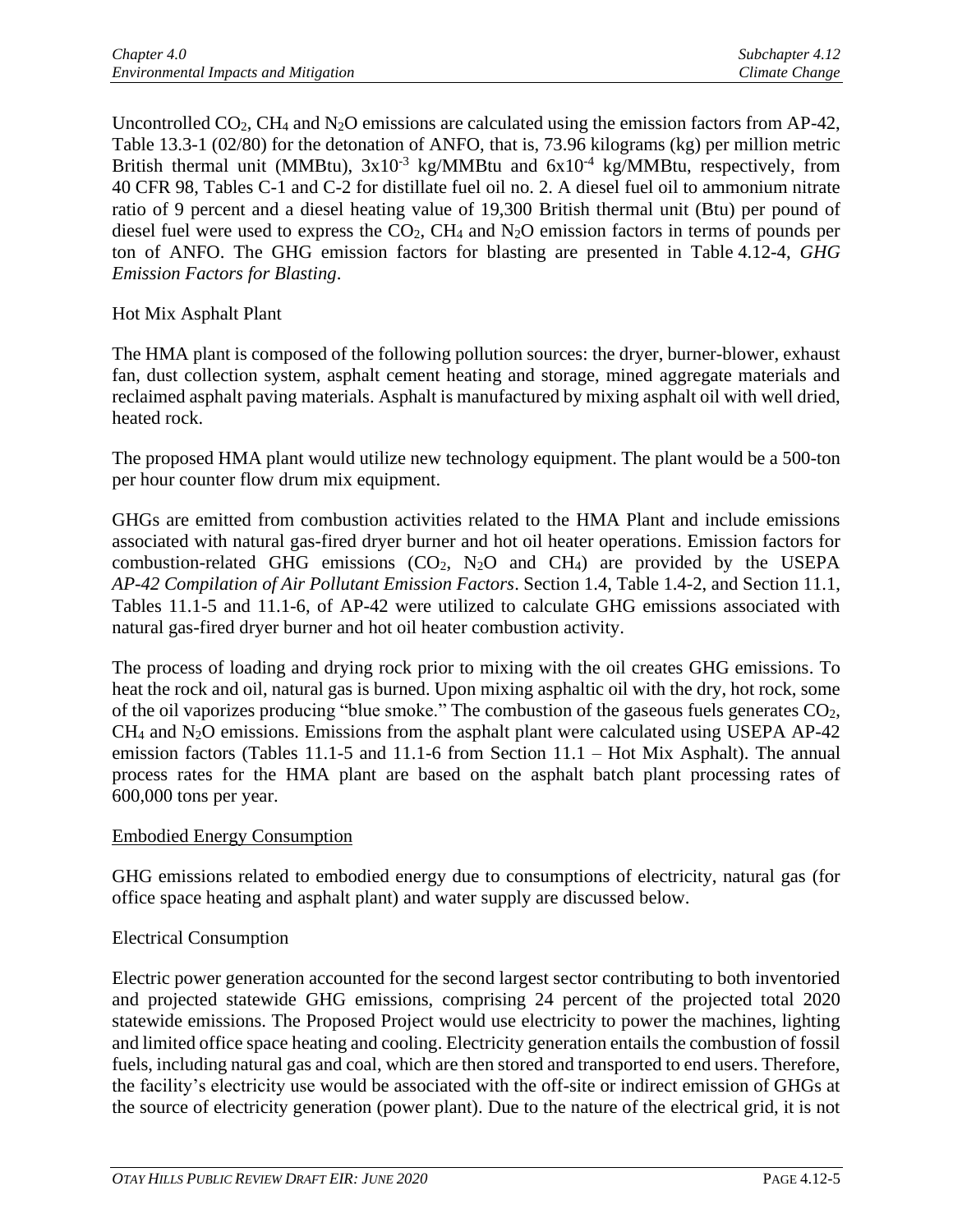possible to say with certainty where energy consumed would be generated. Therefore, GHG emissions resulting from electricity generation were estimated using the SDG&E energy intensity emission factors developed by the Climate Registry. Therefore, GHG emissions resulting from electricity generation associated with the electricity supply to the Proposed Project were estimated using the average annual electricity consumption rates from another Superior Ready Mix facility (Mission Gorge, which is a similar size facility and aggregate material processed to the Proposed Project), and GHG emission factors from EPIC's *Estimating Annual Average Greenhouse Gas Emission Factors for the Electric Sector* (EPIC 2016).

Annual electricity use for the Proposed Project was based upon estimated generation rates for land uses in the SDG&E service area. The Proposed Project would consume approximately 3,996,092 kilowatt-hours per year. The generation of electricity through combustion of fossil fuels typically results in emissions of  $CO<sub>2</sub>$  and to a smaller extent CH<sub>4</sub> and N<sub>2</sub>O. Annual electricity emissions were estimated using the reported  $CO<sub>2</sub>$  emissions per kilowatt-hour for SDG&E, which would provide electricity for the Project. This would result in  $1,131$  MT CO<sub>2</sub>e per year.

## Natural Gas Consumption

GHG emissions resulting from natural gas combustion were estimated using the annual average natural gas consumption rates from another Superior Ready Mix facility, and emission factors from the Local Government Operations Protocol. The Protocol assumes that natural gas combustion would have emissions of 53.05 kilograms (kg)/MMBtu of  $CO<sub>2</sub>$ , 0.0059 kg/MMBtu of CH<sub>4</sub> and 0.0001 kg/MMBtu of  $N_2O$ . The Proposed Project would consume 14,076 cubic feet per year. This would result in 0.76 MT CO<sub>2</sub>e per year.

## Water Supply

Water supplied to the Proposed Project requires the use of electricity. Accordingly, the supply, conveyance, treatment, and distribution of water would indirectly result in GHG emissions through the use of electricity. Estimated amount of water usage were obtained from the Superior Ready Mix for the Proposed Project. The estimated electrical usage associated with supply, conveyance, treatment, and distribution of water was obtained from a California Energy Commission (CEC) report on electricity associated with water supply in California (CEC 2006).

Water use and energy are often closely linked. The provision of potable water to industrial land uses consumes large amounts of energy associated with five stages: source and conveyance, treatment, distribution, end use and wastewater treatment. Based on the water usage rates from Superior Ready Mix, the potable water demand for the Proposed Project would be approximately 25 million gallons per year (or  $76.7$  acre-feet<sup>1</sup> per year).

Wash water containing suspended fines from the aggregate plant would be piped to a series of settling ponds or water clarifier system adjacent to the plant. After aggregate washing of aggregate, the water would discharge into a sediment pond. This pond would be designed to allow sediment to fall to the bottom and clean water to overflow and be recycled back through the dewatering

<sup>&</sup>lt;sup>1</sup> One acre-foot of water is  $325,851$  gallons (enough water to cover a one-acre area one foot deep in water).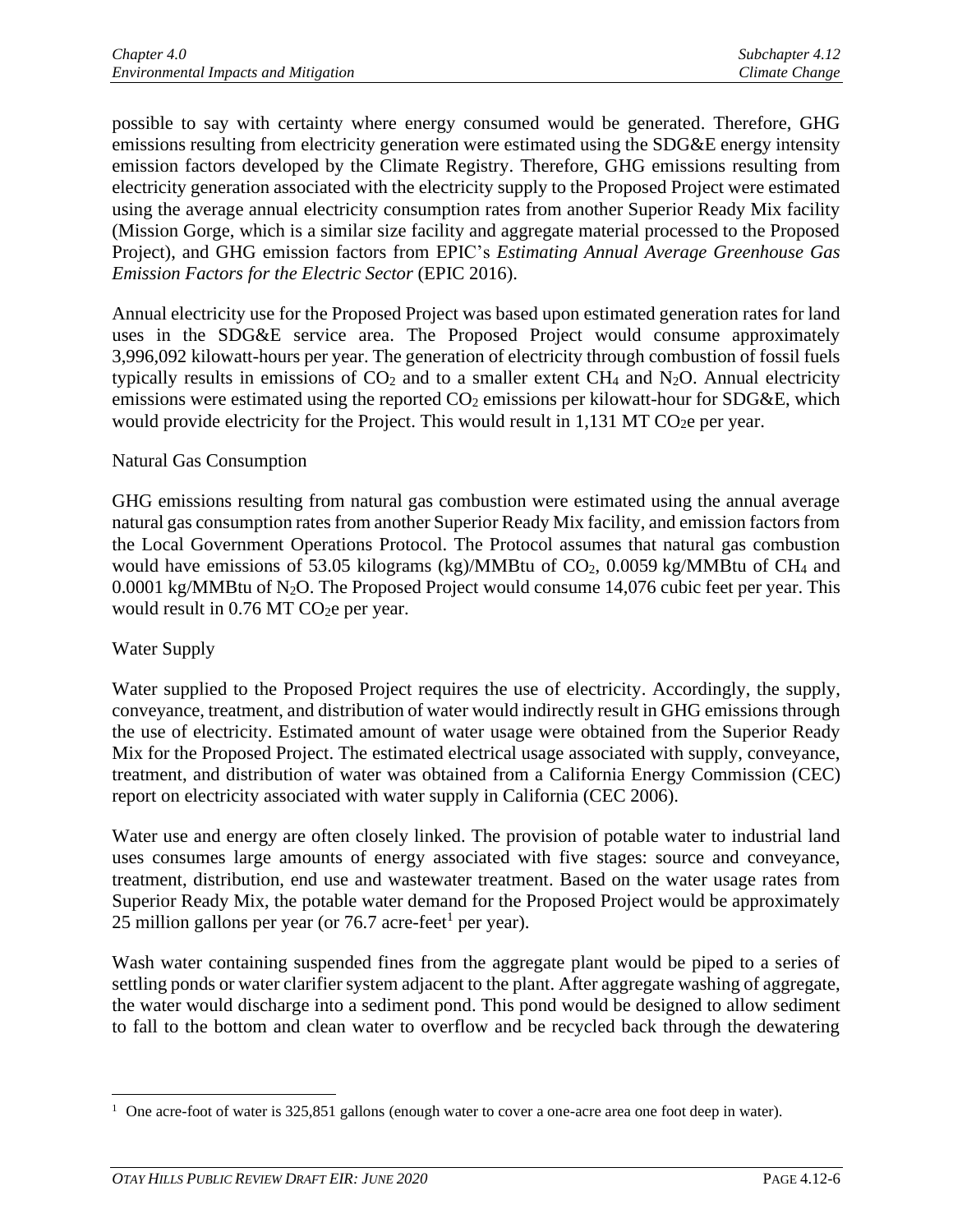process. Periodically, fines would be dredged from the bottom of the pond and utilized as a binder in base rock production or blended with topsoil and/or overburden material.

If a water clarifier system is used, water would be separated from the aggregate fines in a settling tank and belt press system. The fines would be deposited in the overburden fill area or sold as product. The clean water from the clarifier system would be continuously recycled through the wash plant and back to the clarifier. Using either method, it is estimated that 70 to 75 percent of wash water would be recycled.

The CEC (2006) estimates that in southern California, water usage would have an embodied energy use of  $12,700$  kWh per million gallons.  $CO<sub>2</sub>$  emissions were calculated on the maximum basis of an additional 25 million gallons annually times 12,700 kWh per million gallons. Thus, the Proposed Project would indirectly produce a net increase of approximately 318 megawatt-hours (MWh) per year of electricity requirements for water supply and distribution. Emissions of greenhouse gases were calculated based on EPIC's *Estimating Annual Average Greenhouse Gas Emission Factors for the Electric Sector*, which assumes that energy use (electricity) would have emissions of 624 lbs per MWh of  $CO<sub>2</sub>e$ . The resultant GHG emissions would be approximately 90 MT CO2e emissions per year from water-energy usage associated with the Proposed Project.

#### Solid Waste

The Proposed Project would generate minimal decomposable solid waste associated with office and maintenance activities and, therefore, would result in negligible  $CO<sub>2</sub>$  emission associated with landfill off-gassing.

#### **Conclusion**

The methodology used to calculate vehicle, electricity, and natural gas GHG emissions are shown below. Tables 4.12-5, *Estimated Annual Operational Emissions – Phase 2 (2021 – 2042),* and 4.12-6, *Estimated Annual Operational Emission – Phase 3 (2043 – 2046),* present the summary of operational GHG emissions for Phases 2 (2021-2042) and 3 (2043-2046) of the Project, respectively. The GHG emissions for both of these phases would involve the same types and amount of activities, so the emissions would be comparable. Including amortized construction emissions, the analysis estimated that the Project would result in  $9,354$  MT CO<sub>2</sub>e per year during Phase 2.

For Phase 3, the analysis estimated that the Project would result in  $8,211$  MT CO<sub>2</sub>e per year.

Phases 3 and 4 would overlap from years 2046 to 2110. It was assumed the off-road equipment utilized during Phase 3 mining activities would also be used to place fill imported under Phase 4, therefore, only on-road emissions would increase during the overlap of Phases 3 and 4. As shown in Table 4.12-7, *Estimated Annual Operational Emissions – Phase 3 and 4 overlap (2046-2110)*, Phase 3 and Phase 4 overlap yields a combined  $9,837$  MT CO<sub>2</sub>e annually, which is less than the 10,000 MT CO<sub>2</sub>e threshold.

Phase 4 of the Proposed Project, which involves backfilling the pit (created via below ground surface mining) with inert fill material (fill dirt), would include different activities, and subsequently involve different emissions sources than the previous phases. Table 4.12-8,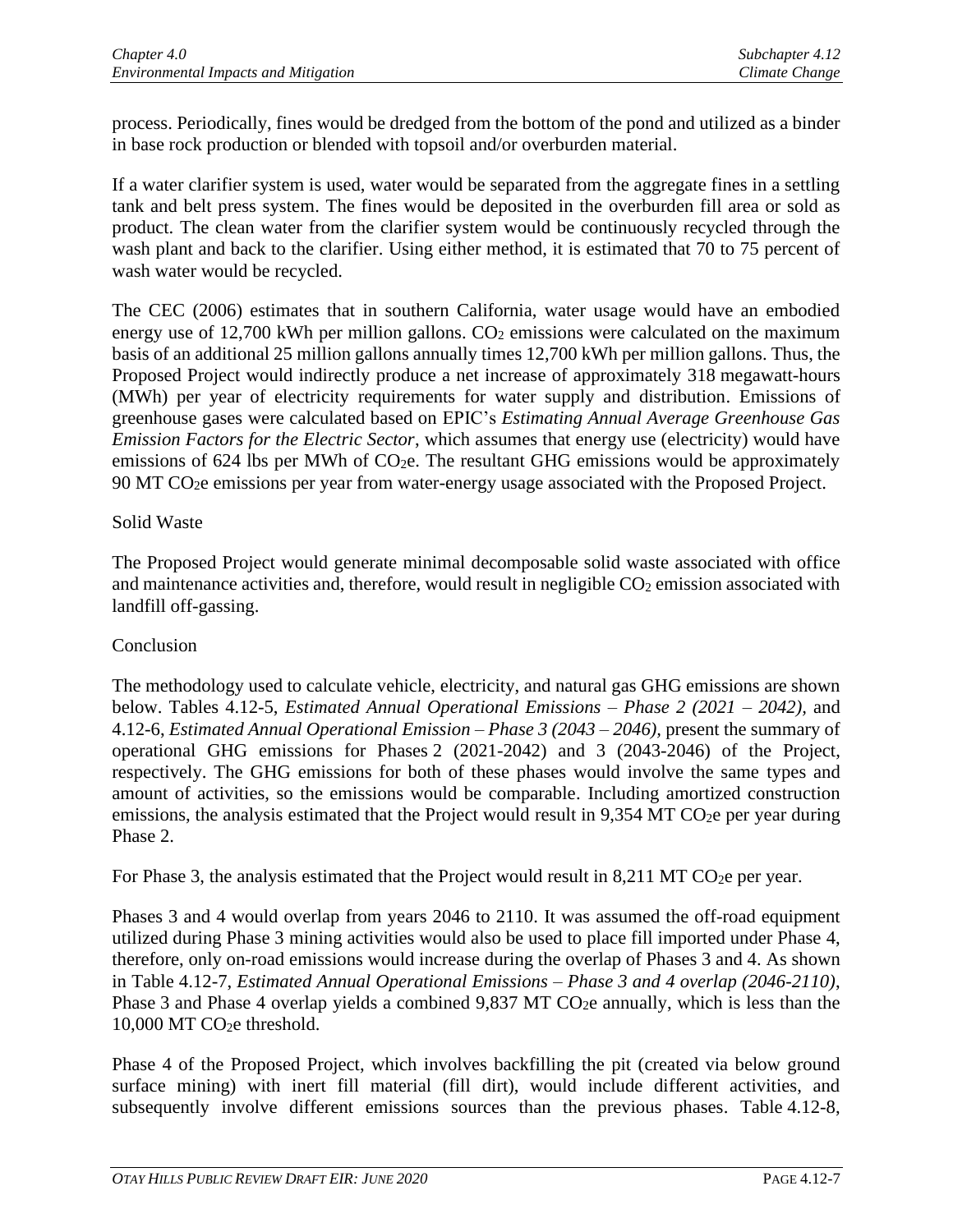*Estimated Annual Operational Emissions – Phase 4 (Post 2110),* presents the summary of GHG emissions for Phase 4 (following 2110). For Phase 4, the analysis estimated that the Project would generate approximately 2,337 MT  $CO<sub>2</sub>e$  per year.

The Proposed Project would generate less than  $10,000$  MT CO<sub>2</sub>e per year for all Phases. As such, GHG impacts associated with the Proposed Project would be less than significant.

#### Project Consistency with Adopted Plans, Policies, and Regulations

### Local Plans

The Project would achieve some GHG reductions through implementation of BACT in the Hot Mix Asphalt Plant and Concrete Batch Plant, use of clean burning off-road equipment, and green building design that includes improved energy efficiency.

As a condition of building permit approval, however, the Proposed Project is required to comply with 2016 Title 24 standards (which surpass the 2013 Title 24 Energy Efficiency Standards by 28 percent). Verification of increased energy efficiencies will be demonstrated based on a performance approach, using a CEC-approved water and energy compliance software program, in the Title 24 Compliance Reports provided by the Project applicant to the County prior to issuance of the building permit.

The Project would generate no more than  $9,837$  MT CO<sub>2</sub>e per year, which is less than the threshold being applied to this analysis and would therefore be consistent with statewide GHG reduction targets established by AB 32 and EO S-3-05. The Project's consistency with specific General Plan policies is analyzed in Table 4.12-9, *County General Plan Policies*.

#### *Climate Action Plan Consistency*

The Proposed Project was analyzed for consistency with the CAP Consistency Review Checklist (see Appendix M for the Checklist). Information needed to respond to the questions was provided by the Project applicant.

The Checklist contains two steps to determine consistency with the CAP: (1) Land Use Consistency; and (2) CAP Measures Consistency. If the Project is consistent with the land use and zoning designation, and incorporates applicable CAP measures in the Project design, then the Project would be deemed consistent with the General Plan and CAP.

## *Step 1: Land Use Consistency*

1. The first step of the Checklist in determining consistency is to assess the project's consistency with the growth projections used in the development of the CAP. This section allows the County to determine a project's consistency with the land use assumptions used in the CAP.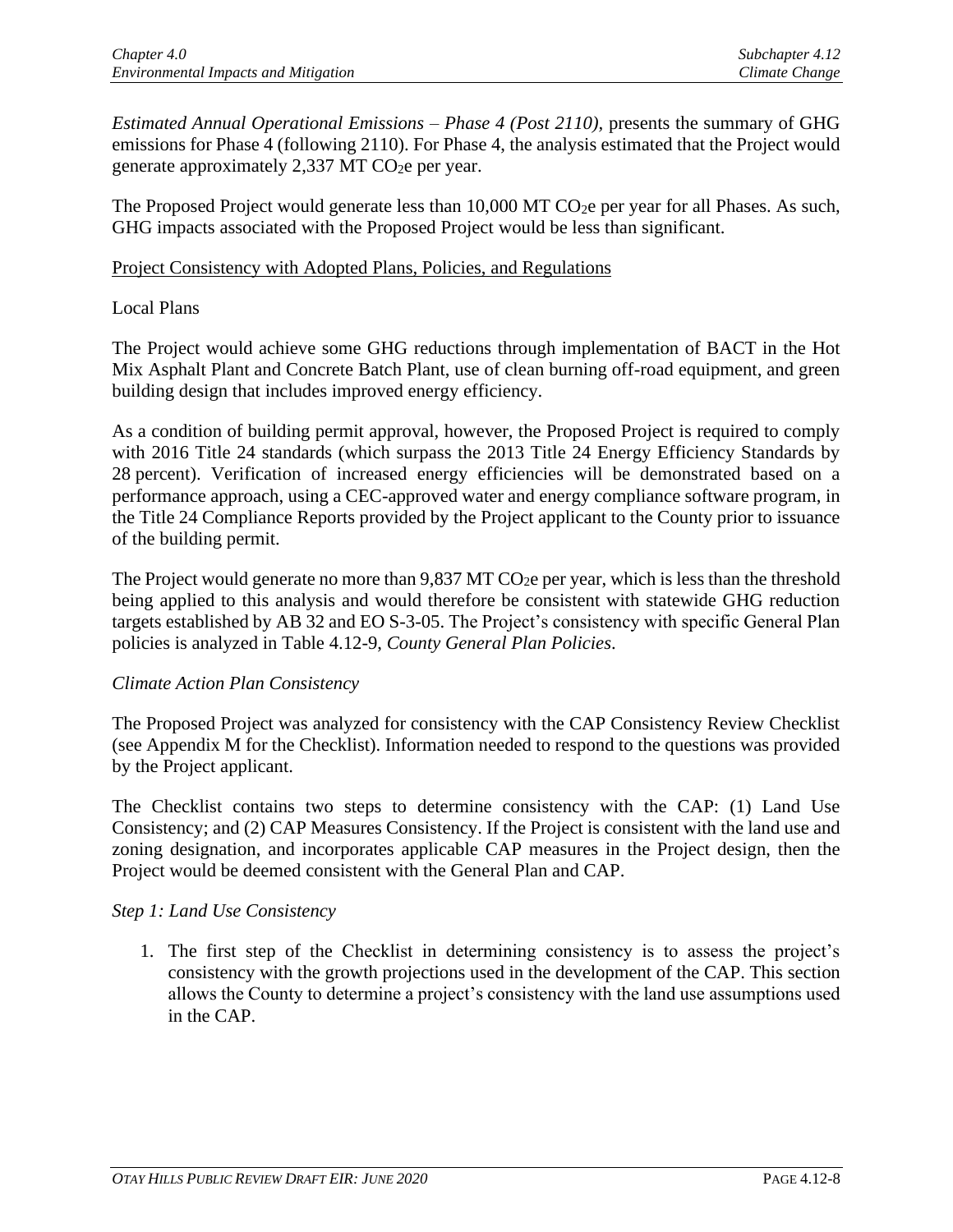The Checklist considers the following question to determine if a project is consistent with the growth projections and land use assumptions used in development of the CAP:

*Is the proposed project consistent with the existing General Plan regional category, land use designations, and zoning designations?*

**Consistent.** The Project impact footprint is currently zoned (under the East Otay Mesa Specific Plan [EOMSP]) as S88, Specific Plan Use Regulations (maximum residential density of 0.05 du per acre and lot size of 30,000 sf for Mixed Industrial). The S88 zoning designation allows extractive uses with approval of a major use permit (MUP) according to Subchapter 3.2 of the EOMSP. Because the Project is consistent with the General Plan, it is assumed to be consistent with the CAP and to have been included in the underlying growth projections and land use assumptions upon which the CAP projections are based.

#### *Step 2: CAP Measures Consistency*

After determining consistency with the General Plan and zoning in Step 1 of the Checklist, Step 2 requires the project to demonstrate consistency with applicable CAP Measures.

2. The second step of the Checklist is to review and evaluate a project's consistency with the applicable measures of the CAP. Each Checklist item is associated with a specific GHG reduction measure(s) in the County CAP.

The Proposed Project's conformance with each CAP measure is described in Table 4.12-10, *CAP Measure Consistency*.

#### *Summary*

Per Step 1 of the CAP consistency analysis, the Proposed Project would be consistent with the General Plan land use and zoning designation and would thus be consistent with the growth projection and land use assumptions used in the CAP. Regarding Step 2 consistency, the Project would comply with applicable CAP Measure 2 by implementing applicable available parking strategies and encouraging the use of alternate modes of transportation to reduce emissions from commute VMT and CAP Measure 6 by demonstrating a 40 percent reduction in current MAWA for outdoor water use; all other measures are not applicable based on the Project's proposed land use or number of tenant-occupants. Therefore, the Project is consistent with Step 2. By demonstrating consistency with the CAP Checklist, the Proposed Project would be consistent and not conflict with the goals of the County's CAP. As such, impacts would be less than significant.

#### State Plans

EO S-3-05 and EO B-30-15, codified by SB 32, established GHG emission reduction targets for the state, and AB 32 launched the Climate Change Scoping Plan that outlined the reduction measures needed to reach these targets. The Project GHG emissions does not exceed the threshold being applied to this analysis, and thus the Proposed Project would not impede the AB 32 or SB 32 goals of reducing statewide GHG emissions.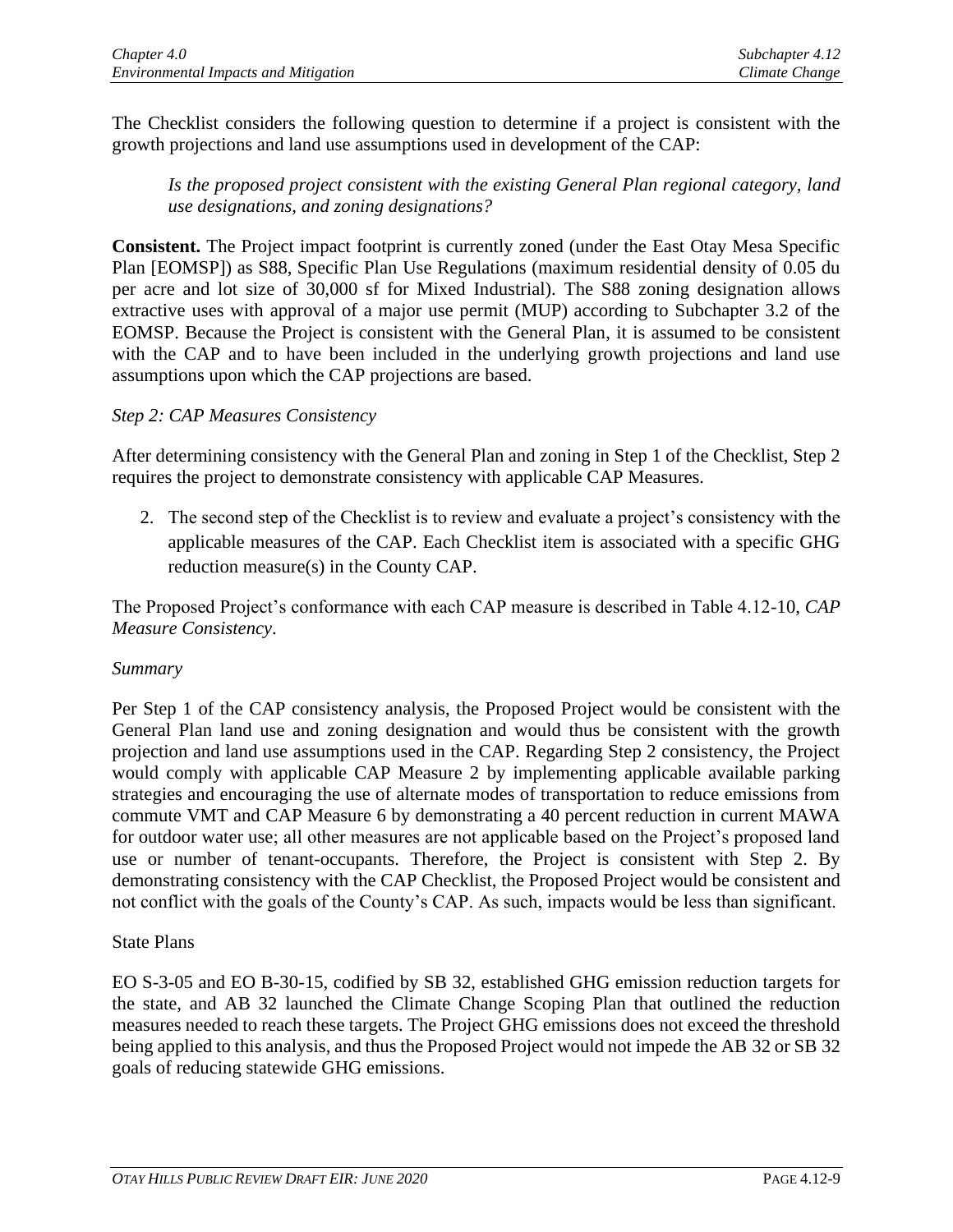# **4.12.2.2** *Significance of Impacts Prior to Mitigation*

All impacts associated with climate change would be less than significant.

### **4.12.2.3** *Mitigation Measures*

Because no significant impact would occur, no mitigation measures would be required.

## **4.12.2.4** *Conclusion*

The Proposed Project would be compliant with federal, state, and local orders, ordinances, and regulations related to reductions in GHG and minimization of contribution to climate change. The Project would comply with any state-mandated requirements resulting from AB 32 and the statewide emissions inventory, as well as County requirements resulting from the General Plan update process. Project-specific reductions beyond the AB 32 guidelines and compliance with future statewide and County programs would avoid both Project-direct and cumulatively considerable impacts.

## **4.12.3 Extraction to Natural Grade Alternative**

## **4.12.3.1** *Analysis of Project Effects and Determination as to Significance*

The Extraction to Natural Grade Alternative would involve the same operations and the same footprint as the Proposed Project but would only be extracted to natural grade elevation and the timeframe of operation would be shorter (20 years versus 120 years for the Proposed Project). Due to the shorter timeframe of operation, impacts related to GHG emissions would be less than the Proposed Project. Because the Proposed Project would result in less than significant impacts, impacts associated with climate change would be reduced but similarly less than significant for the Extraction to Natural Grade Alternative.

#### **4.12.3.2** *Significance of Impacts Prior to Mitigation*

All impacts associated with climate change would be less than significant.

#### **4.12.3.3** *Mitigation Measures*

Because no significant impact would occur, no mitigation measures would be required.

#### **4.12.3.4** *Conclusion*

No significant impacts relating to climate change would occur as a result of implementation of the Extraction to Natural Grade Alternative and, therefore, no mitigation would be required for this alternative.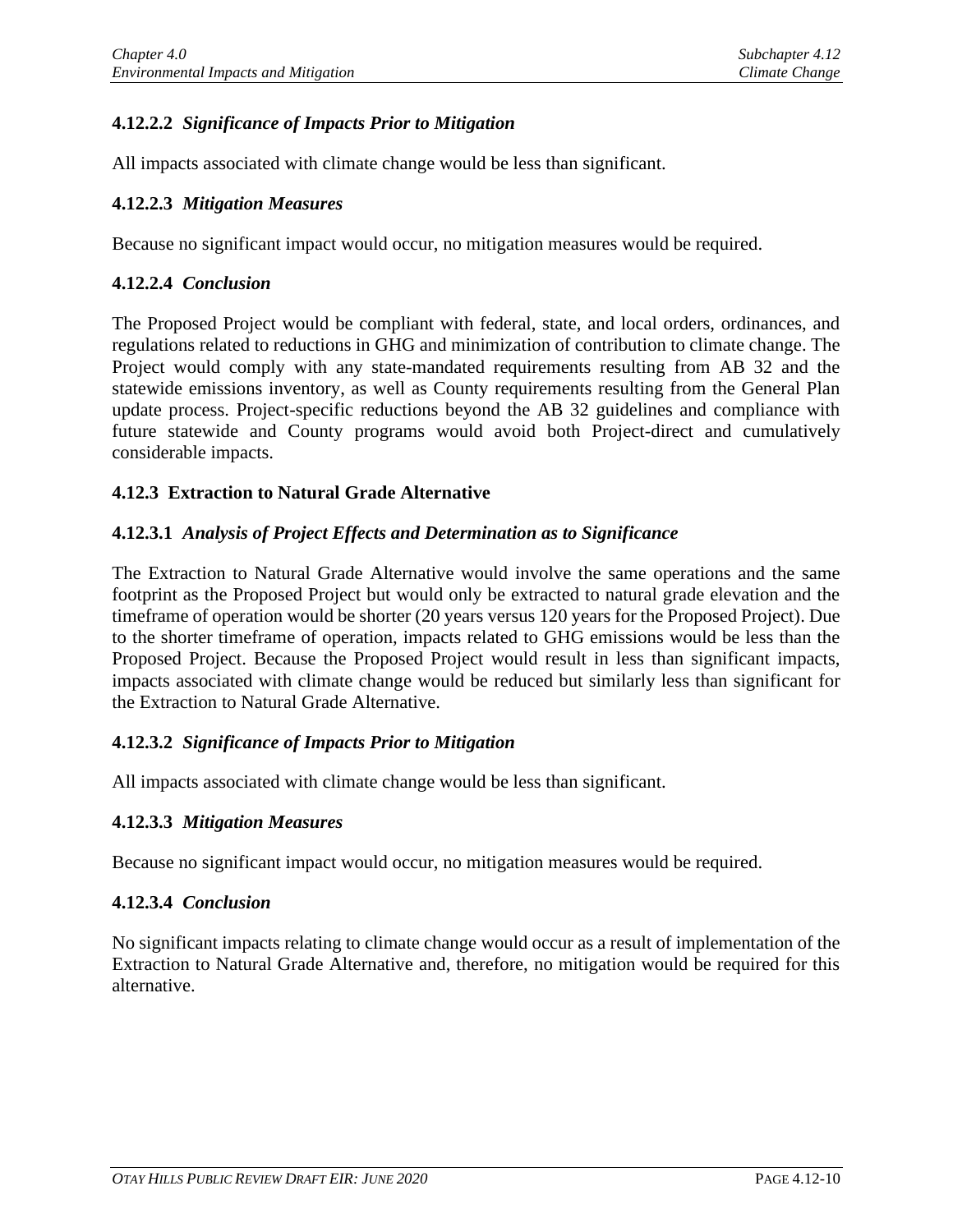# **4.12.4 Extraction to Varying Depth Alternative**

## **4.12.4.1** *Analysis of Project Effects and Determination as to Significance*

The Extraction to Varying Depth Alternative would involve the same operations and the same footprint as the Proposed Project and would consist of four phases which would be consistent with the four phases of the Proposed Project. Because the Proposed Project would result in less than significant impacts, it can be assumed that similar less than significant impacts associated with climate change would occur for the Extraction to Varying Depth Alternative.

#### **4.12.4.2** *Significance of Impacts Prior to Mitigation*

All impacts associated with climate change would be less than significant.

#### **4.12.4.3** *Mitigation Measures*

Because no significant impact would occur, no mitigation measures would be required.

#### **4.12.4.4** *Conclusion*

No significant impacts relating to climate change would occur as a result of implementation of the Extraction to Varying Depth Alternative and, therefore, no mitigation would be required for this alternative.

#### **4.12.5 No Project/Existing Plan Alternative**

#### **4.12.5.1** *Analysis of Project Effects and Determination as to Significance*

In accordance with the EOMSP, the No Project/Existing Plan Alternative would include the development of industrial uses on approximately 62 acres and the development of 12 dwelling units on 254 acres, which equates to an approximate density of one unit per 20 acres.

It is assumed that the No Project/Existing Plan Alternative would be compliant with federal, state, and local orders, ordinances, and regulations related to reductions in GHG and minimization of contribution to climate change. The No Project/Existing Plan Alternative would comply with any state-mandated requirements resulting from AB 32 and the statewide emissions inventory, as well as County requirements resulting from the General Plan update process. Project-specific reductions beyond the AB 32 guidelines and compliance with future statewide and County programs would avoid both direct and cumulatively considerable impacts.

Therefore, it can be assumed that less than significant impacts associated with climate change are anticipated for the No Project/Existing Plan Alternative.

#### **4.12.5.2** *Significance of Impacts Prior to Mitigation*

All impacts associated with climate change would be less than significant.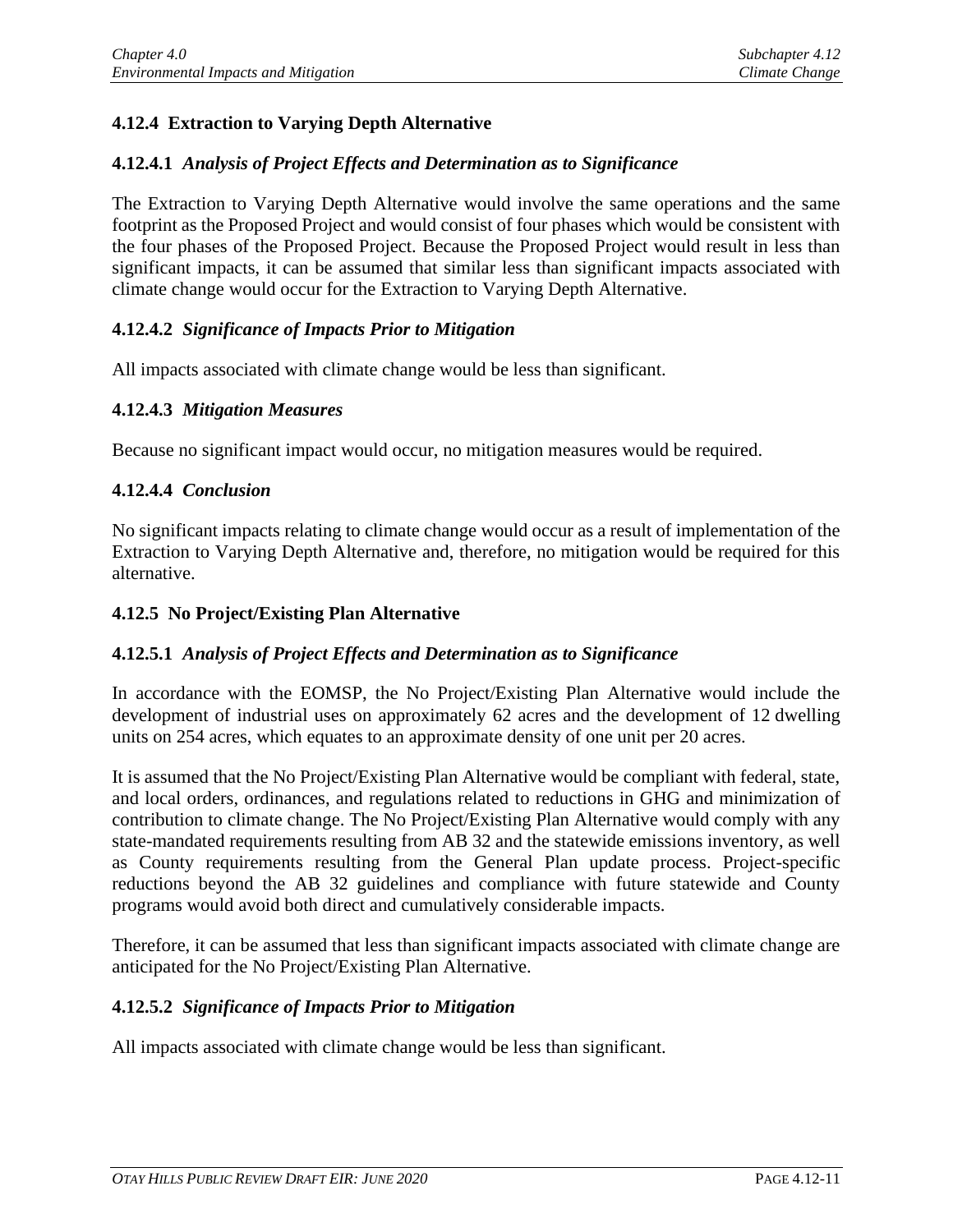# **4.12.5.3** *Mitigation Measures*

Because no significant impact would occur, no mitigation measures would be required.

## **4.12.5.4** *Conclusion*

No significant impacts relating to climate change would occur as a result of implementation of the No Project/Existing Plan Alternative and, therefore, no mitigation would be required for this alternative.

## **4.12.6 No Project Alternative**

## **4.12.6.1** *Analysis of Project Effects and Determination as to Significance*

Under the No Project Alternative, the project area would remain vacant, and no changes in the existing environment would occur. Therefore, there would be no additional GHG emissions from construction or operations in the project area.

## **4.12.6.2** *Significance of Impacts Prior to Mitigation*

No climate change impacts would occur.

## **4.12.6.3** *Mitigation Measures*

Because no significant impact would occur, no mitigation measures would be required.

#### **4.12.6.4** *Conclusion*

The No Project Alternative would not generate additional GHG emissions, and no mitigation measures would be necessary.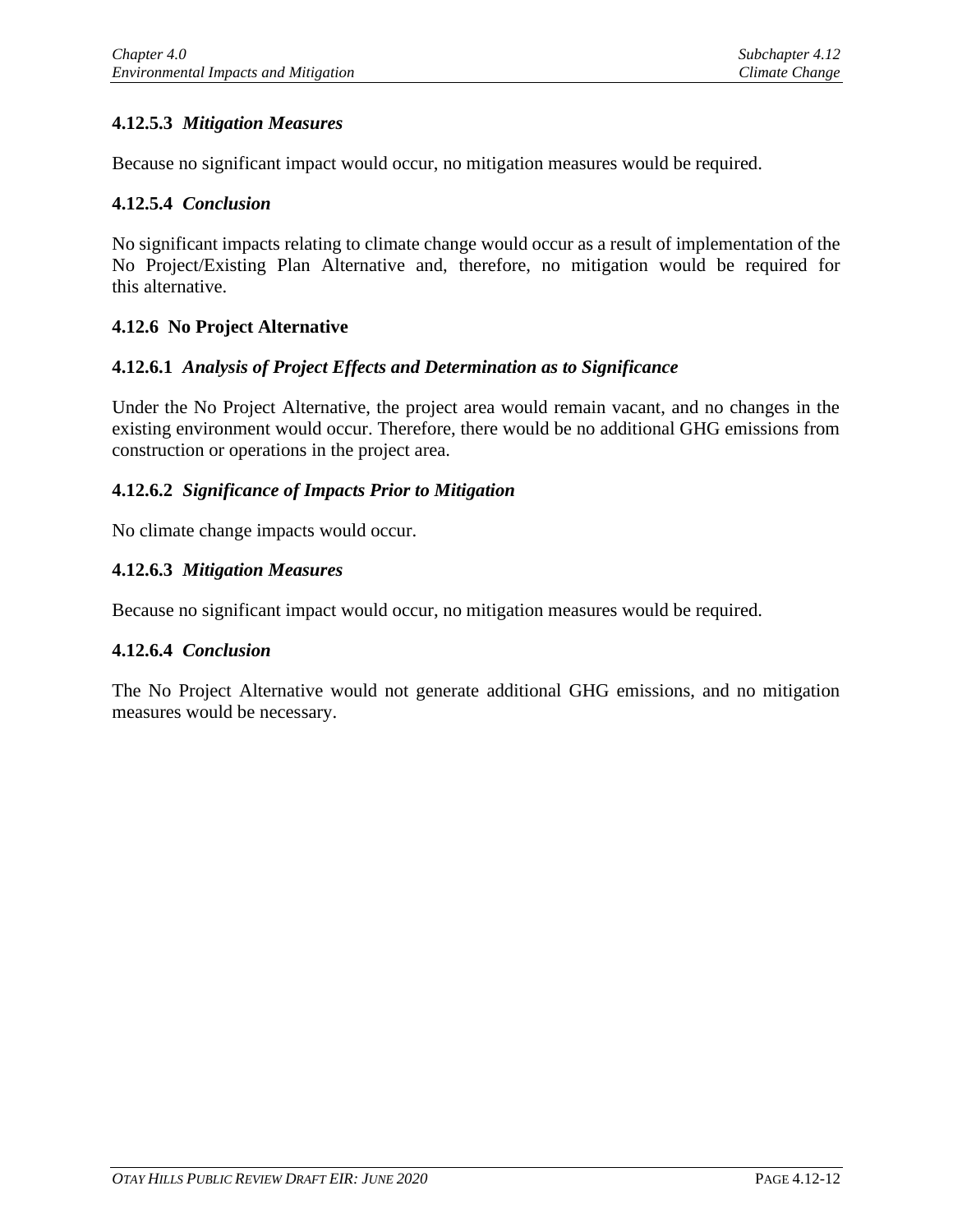#### *Chapter 4.0 Subchapter 4.12 Environmental Impacts and Mitigation Climate Change*

| <b>Table 4.12-1</b>                                                     |               |                |        |                          |                                |                          |                          |                          |                          |
|-------------------------------------------------------------------------|---------------|----------------|--------|--------------------------|--------------------------------|--------------------------|--------------------------|--------------------------|--------------------------|
| <b>PHASE 1 - CONSTRUCTION EQUIPMENT REQUIREMENTS</b>                    |               |                |        |                          |                                |                          |                          |                          |                          |
| (BACKBONE INFRASTRUCTURE AND GRADING)<br><b>Backbone Infrastructure</b> |               |                |        |                          |                                |                          |                          |                          |                          |
|                                                                         | Horse-        | Load           | Output |                          | <b>Grading</b><br><b>Hours</b> | <b>Hours</b>             |                          | <b>Hours</b>             |                          |
| <b>Off-road Equipment Type</b>                                          | power<br>(hp) | <b>Factors</b> | (hp)   | No. of<br><b>Pieces</b>  | per Day                        | per Year                 | No. of<br><b>Pieces</b>  | per Day                  | <b>Hours</b><br>per Year |
| Bore/drill rigs                                                         | 221           | 0.50           | 110.50 |                          |                                |                          |                          | 8                        | 120                      |
| Crawler tractors                                                        | 212           | 0.43           | 91.16  | $\overline{2}$           | 8                              | 160                      | $\overline{a}$           |                          |                          |
| Dumpers/tenders                                                         | 16            | 0.38           | 6.08   | 4                        | 4                              | 80                       |                          | $\overline{\phantom{0}}$ |                          |
| Excavators                                                              | 158           | 0.38           | 60.04  |                          |                                | $\overline{\phantom{0}}$ |                          | 8                        | 120                      |
| Forklifts                                                               | 89            | 0.20           | 17.80  | $\overline{\phantom{a}}$ |                                | $\overline{\phantom{0}}$ |                          | 8                        | 120                      |
| Graders                                                                 | 187           | 0.41           | 76.67  | $\overline{2}$           | 8                              | 160                      | $\overline{\phantom{0}}$ |                          |                          |
| Off-highway tractors                                                    | 124           | 0.44           | 54.56  |                          | 8                              | 160                      |                          | 8                        | 120                      |
| Off-highway trucks                                                      | 402           | 0.38           | 152.76 | 4                        | 8                              | 160                      | $\overline{2}$           | 8                        | 120                      |
| Other construction equipment                                            | 172           | 0.42           | 72.24  | $\overline{2}$           | 4                              | 80                       | $\overline{2}$           | 4                        | 60                       |
| Other general industrial equipment                                      | 88            | 0.34           | 29.92  |                          | 4                              | 80                       |                          | $\overline{4}$           | 60                       |
| Rollers                                                                 | 80            | 0.38           | 30.40  | $\overline{2}$           | 8                              | 160                      | $\overline{\phantom{0}}$ | $\overline{\phantom{0}}$ |                          |
| Rubber tired dozers                                                     | 247           | 0.40           | 98.80  | 4                        | 4                              | 80                       | $\overline{\phantom{0}}$ |                          |                          |
| Rubber tired loaders                                                    | 203           | 0.36           | 73.08  | $\overline{2}$           | 8                              | 160                      | $\overline{a}$           | $\overline{a}$           | $\overline{\phantom{0}}$ |
| Scrapers                                                                | 367           | 0.48           | 176.16 | 4                        | 8                              | 160                      | $\overline{a}$           | $\overline{\phantom{a}}$ | $\overline{\phantom{a}}$ |
| Skid steer loaders                                                      | 65            | 0.37           | 24.05  | 2                        | 8                              | 160                      | $\overline{\phantom{0}}$ |                          |                          |
| Tractors/loaders/backhoes                                               | 97            | 0.37           | 35.89  | $\overline{2}$           | 8                              | 160                      | $\overline{2}$           | 8                        | 120                      |
| Trenchers                                                               | 78            | 0.50           | 39.00  |                          |                                |                          |                          | 8                        | 120                      |

Source: HELIX 2020a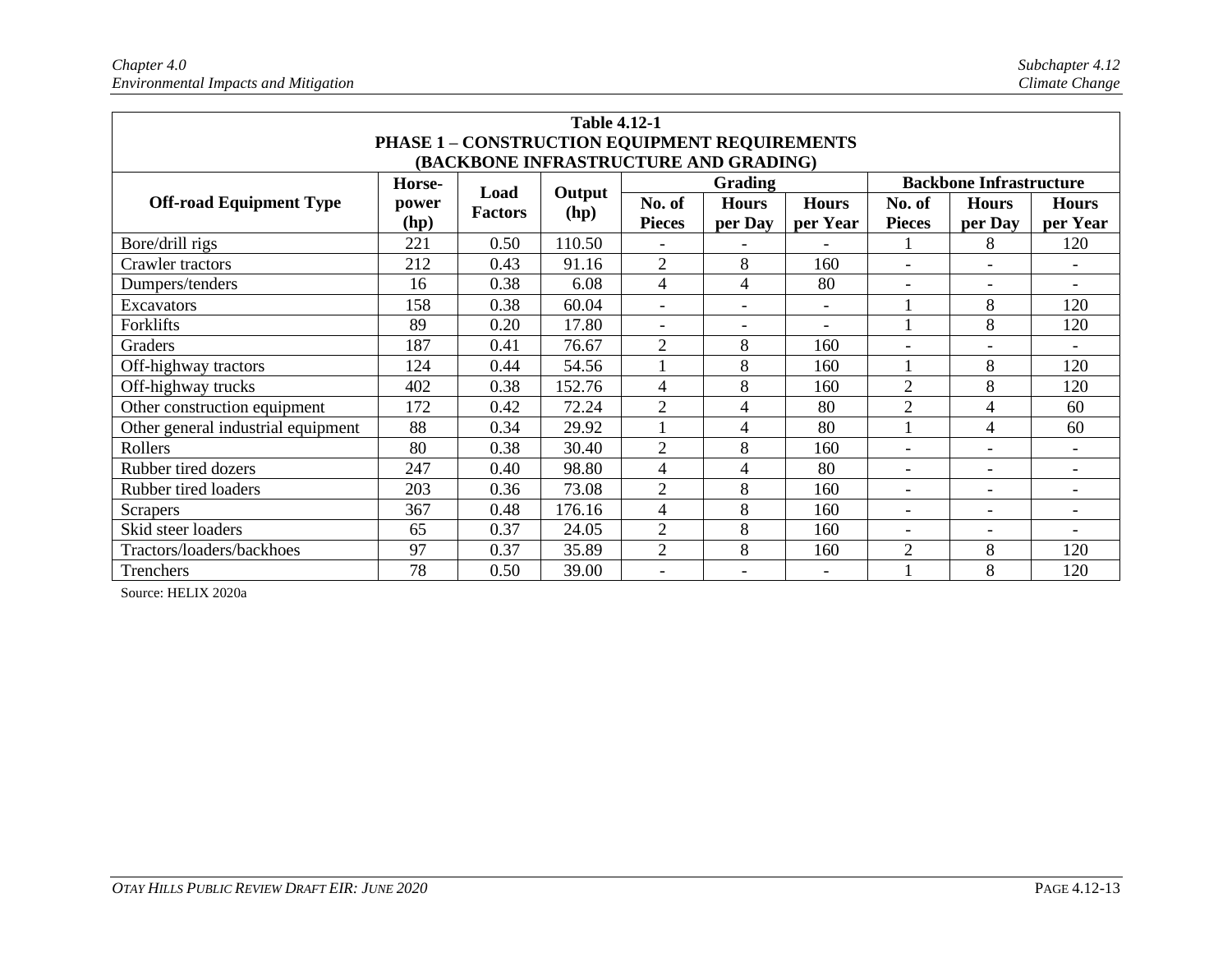#### *Chapter 4.0 Subchapter 4.12 Environmental Impacts and Mitigation Climate Change*

| <b>Table 4.12-2</b>                                                |                 |                |        |                          |                          |                          |                          |                          |                          |
|--------------------------------------------------------------------|-----------------|----------------|--------|--------------------------|--------------------------|--------------------------|--------------------------|--------------------------|--------------------------|
| <b>PHASE 1 - CONSTRUCTION EQUIPMENT REQUIREMENTS</b>               |                 |                |        |                          |                          |                          |                          |                          |                          |
| (BUILDING CONSTRUCTION AND PAVING)<br><b>Building Construction</b> |                 |                |        |                          |                          |                          |                          |                          |                          |
|                                                                    | Horse-          | Load           | Output |                          |                          |                          |                          | Paving                   |                          |
| <b>Off-road Equipment Type</b>                                     | power<br>(hp)   | <b>Factors</b> | (hp)   | No. of<br><b>Pieces</b>  | <b>Hours</b><br>per Day  | <b>Hours</b><br>per Year | No. of<br><b>Pieces</b>  | <b>Hours</b><br>per Day  | <b>Hours</b><br>per Year |
| Aerial lift                                                        | 63              | 0.31           | 19.53  | $\overline{2}$           | 8                        | 208                      |                          |                          |                          |
| Air compressors                                                    | 78              | 0.48           | 37.44  | $\overline{2}$           | 8                        | 208                      | $\blacksquare$           | $\overline{\phantom{a}}$ | L.                       |
| Cement and mortar mixers                                           | 9               | 0.56           | 5.04   | $\overline{2}$           | 8                        | 208                      |                          | 8                        | 80                       |
| Cranes                                                             | 231             | 0.29           | 66.99  | $\overline{2}$           | $\overline{4}$           | 104                      | $\blacksquare$           |                          |                          |
| Crawler tractors                                                   | 212             | 0.43           | 91.16  | $\blacksquare$           | $\overline{\phantom{a}}$ | $\overline{a}$           | 4                        | 8                        | 80                       |
| Dumpers/tenders                                                    | $\overline{16}$ | 0.38           | 6.08   | $\overline{a}$           | ÷                        |                          | $\overline{2}$           | $\overline{4}$           | $\overline{40}$          |
| Excavators                                                         | 158             | 0.38           | 60.04  |                          | $\overline{4}$           | 104                      | $\overline{\phantom{a}}$ | $\overline{\phantom{a}}$ | $\overline{\phantom{a}}$ |
| Forklifts                                                          | $\overline{89}$ | 0.20           | 17.80  | $\overline{4}$           | 8                        | 208                      | $\blacksquare$           | $\overline{a}$           | $\overline{a}$           |
| Generator sets                                                     | 84              | 0.74           | 62.16  | 3                        | 8                        | 208                      | $\overline{\phantom{a}}$ | $\overline{a}$           | $\overline{a}$           |
| Graders                                                            | 187             | 0.41           | 76.67  |                          |                          |                          |                          | 8                        | 80                       |
| Off-highway tractors                                               | 124             | 0.44           | 54.56  | $\mathbf{1}$             | $8\,$                    | 208                      |                          | $\overline{4}$           | 40                       |
| Off-highway trucks                                                 | 402             | 0.38           | 152.76 | $\sim$                   | ۰                        | $\overline{a}$           | 1                        | $\overline{4}$           | 40                       |
| Other construction equipment                                       | 172             | 0.42           | 72.24  | $\overline{2}$           | $\overline{4}$           | 104                      | $\overline{2}$           | $\overline{4}$           | 40                       |
| Other general industrial equipment                                 | 88              | 0.34           | 29.92  | $\overline{4}$           | $\overline{4}$           | 104                      | $\overline{\phantom{a}}$ | $\overline{\phantom{a}}$ | $\overline{\phantom{a}}$ |
| Pavers                                                             | 130             | 0.42           | 54.60  | $\overline{a}$           | $\overline{\phantom{0}}$ | $\overline{a}$           |                          | 8                        | 80                       |
| Paving equipment                                                   | 132             | 0.36           | 47.52  | $\overline{\phantom{a}}$ | $\overline{\phantom{a}}$ |                          | $\overline{c}$           | 8                        | 80                       |
| Plate compactors                                                   | 8               | 0.43           | 3.44   | $\overline{2}$           | 8                        | 208                      |                          | 8                        | 80                       |
| Pressure washers                                                   | 13              | 0.30           | 3.90   | $\overline{2}$           | 8                        | 208                      | $\overline{a}$           | $\overline{a}$           | $\overline{\phantom{a}}$ |
| Pumps                                                              | 84              | 0.74           | 62.16  | 1                        | 8                        | 208                      | $\blacksquare$           | $\overline{a}$           |                          |
| Rollers                                                            | 80              | 0.38           | 30.40  | $\blacksquare$           | $\overline{\phantom{a}}$ | $\overline{a}$           |                          | 8                        | 80                       |
| Rough terrain forklifts                                            | 100             | 0.40           | 40.00  | $\overline{2}$           | 8                        | 208                      | $\overline{\phantom{a}}$ | $\overline{\phantom{a}}$ | $\overline{\phantom{a}}$ |
| Rubber tired dozers                                                | 247             | 0.40           | 98.80  | $\overline{\phantom{a}}$ | $\overline{a}$           | $\overline{a}$           |                          | $\overline{4}$           | 40                       |
| Rubber tired loaders                                               | 203             | 0.36           | 73.08  | $\overline{\phantom{a}}$ | $\overline{\phantom{a}}$ | $\overline{a}$           |                          | 8                        | 80                       |
| Skid steer loaders                                                 | 65              | 0.37           | 24.05  |                          | 8                        | 208                      |                          |                          | $\overline{a}$           |
| Sweepers/scrubbers                                                 | 64              | 0.46           | 29.44  |                          | $\overline{4}$           | 104                      | $\blacksquare$           | $\blacksquare$           | $\overline{\phantom{a}}$ |
| Tractors/loaders/backhoes                                          | 97              | 0.37           | 35.89  | $\overline{2}$           | 8                        | 208                      | $\overline{a}$           | $\overline{a}$           | $\overline{a}$           |
| Welders                                                            | 46              | 0.45           | 20.7   | 8                        | 8                        | 208                      |                          | $\overline{a}$           | L.                       |

Source: HELIX 2020a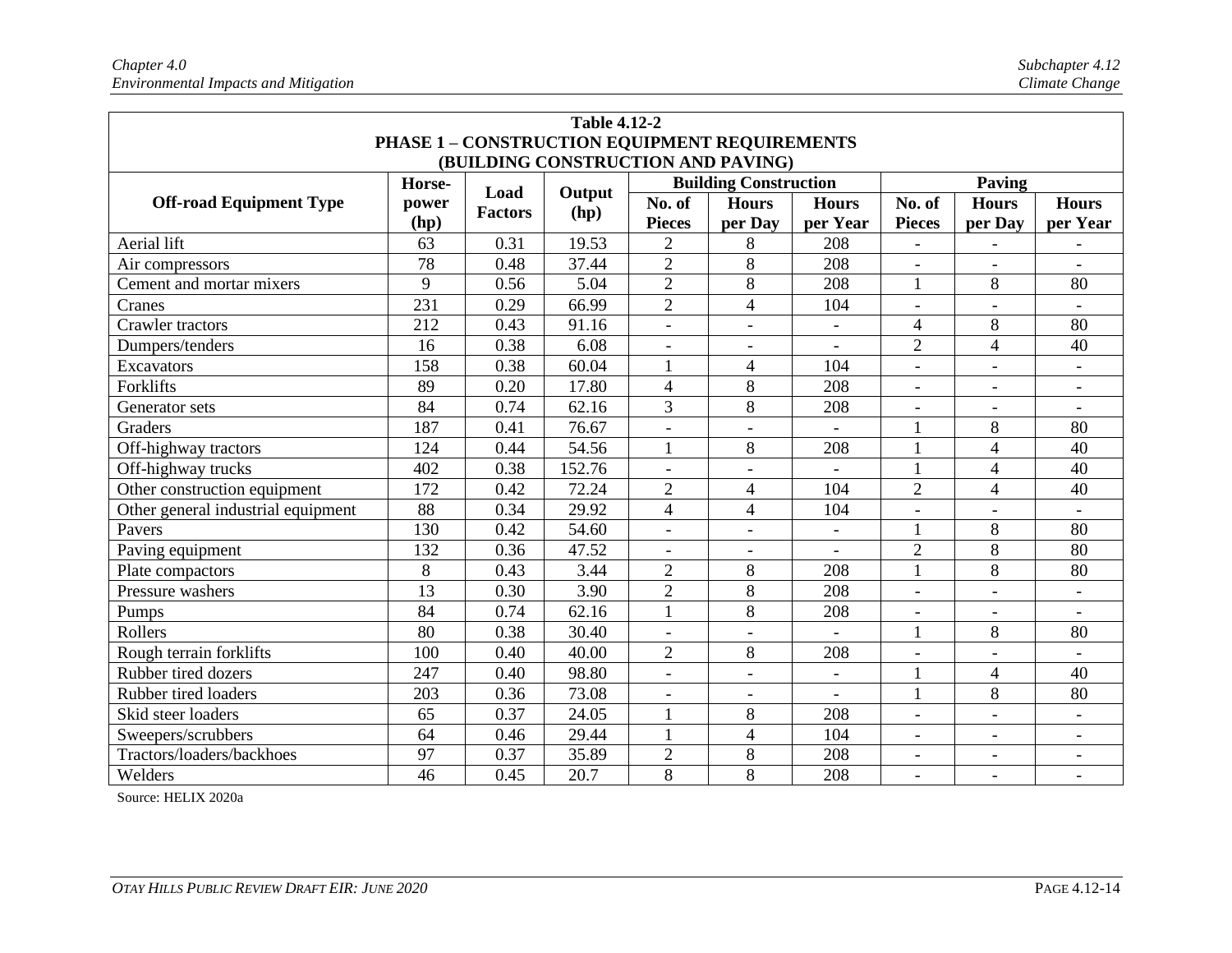| <b>Table 4.12-3</b>                                 |                                |  |  |  |  |
|-----------------------------------------------------|--------------------------------|--|--|--|--|
| <b>ESTIMATED TOTAL CONSTRUCTION GHG EMISSIONS -</b> |                                |  |  |  |  |
| <b>PHASE 1 (2020)</b>                               |                                |  |  |  |  |
| <b>Source</b>                                       | CO <sub>2</sub> e<br>(MT/year) |  |  |  |  |
| Grading                                             | 178                            |  |  |  |  |
| <b>Backbone Infrastructure</b>                      | 43                             |  |  |  |  |
| <b>Building Construction</b>                        | 119                            |  |  |  |  |
| Paving                                              | 36                             |  |  |  |  |
| <b>Employees and Trucks Trips</b>                   | 1,503                          |  |  |  |  |
| <b>TOTAL MT CO2e</b>                                | 1,878                          |  |  |  |  |
| <b>Amortized Construction</b>                       | 16                             |  |  |  |  |

Source: HELIX 2020a

 $CO<sub>2</sub>e =$  carbon dioxide equivalent;  $MT =$  metric tons

| <b>Table 4.12-4</b><br><b>GHG EMISSION FACTORS FOR BLASTING</b> |                                                    |  |  |
|-----------------------------------------------------------------|----------------------------------------------------|--|--|
| <b>Regulated Pollutant</b>                                      | <b>Emission Factor</b><br>(pounds per ton of ANFO) |  |  |
| CO <sub>2</sub>                                                 | 566                                                |  |  |
| CH4                                                             | 0.02                                               |  |  |
| NΩ                                                              | 0.005                                              |  |  |

Source: AP-42, Table 13.3-1, USEPA 1980

| <b>Table 4.12-5</b><br><b>ESTIMATED ANNUAL OPERATIONAL EMISSIONS -</b><br>PHASE 2 (2021 - 2042) |                                |  |  |  |
|-------------------------------------------------------------------------------------------------|--------------------------------|--|--|--|
| Source                                                                                          | CO <sub>2</sub> e<br>(MT/year) |  |  |  |
| <b>Blasting and Drilling</b>                                                                    | 64                             |  |  |  |
| Hot Mix Asphalt                                                                                 | 2,384                          |  |  |  |
| Water Usage                                                                                     | 90                             |  |  |  |
| <b>Electricity Usage</b>                                                                        | 1,131                          |  |  |  |
| Natural Gas Usage                                                                               |                                |  |  |  |
| Off-Site Trucks and Employee Trips                                                              | 4,809                          |  |  |  |
| On-Site Trucks and Employee Trips                                                               | 164                            |  |  |  |
| On-Site Heavy Duty Equipment                                                                    | 696                            |  |  |  |
| <b>Amortized Construction</b>                                                                   | 16                             |  |  |  |
| <b>TOTAL MT CO2e</b>                                                                            | 9,354                          |  |  |  |
| $SCAQMD$ Significance Threshold (MT $CO2e$ )                                                    | 10,000                         |  |  |  |
| Exceedance?                                                                                     | N <sub>0</sub>                 |  |  |  |

Source: HELIX 2020a

Note: Negative emissions values are the result of reallocated trips from more distant quarries.

 $CO<sub>2</sub>e =$  carbon dioxide equivalent;  $MT =$  metric tons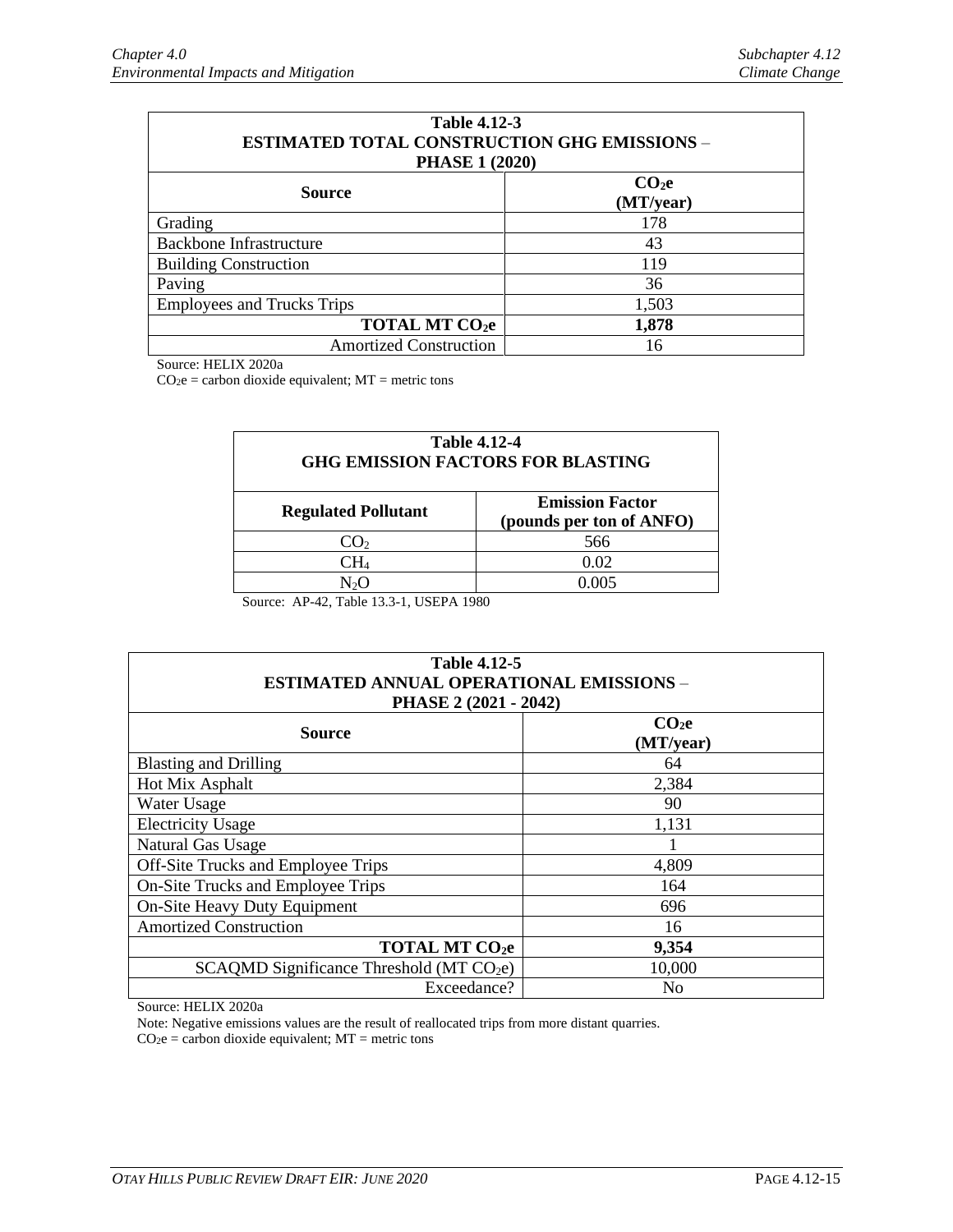| <b>Table 4.12-6</b><br><b>ESTIMATED ANNUAL OPERATIONAL EMISSIONS -</b><br>PHASE 3 (2043-2046) |                                |  |  |  |
|-----------------------------------------------------------------------------------------------|--------------------------------|--|--|--|
| <b>Source</b>                                                                                 | CO <sub>2</sub> e<br>(MT/year) |  |  |  |
| <b>Blasting and Drilling</b>                                                                  | 64                             |  |  |  |
| Hot Mix Asphalt                                                                               | 2,384                          |  |  |  |
| Water Usage                                                                                   | 90                             |  |  |  |
| <b>Electricity Usage</b>                                                                      | 1,131                          |  |  |  |
| <b>Natural Gas Usage</b>                                                                      |                                |  |  |  |
| Off-Site Trucks and Employee Trips                                                            | 3,666                          |  |  |  |
| On-Site Trucks and Employee Trips                                                             | 164                            |  |  |  |
| <b>On-Site Heavy Duty Equipment</b>                                                           | 696                            |  |  |  |
| <b>Amortized Construction</b>                                                                 | 16                             |  |  |  |
| <b>TOTAL MT CO2e</b>                                                                          | 8,211                          |  |  |  |
| $SCAQMD$ Significance Threshold (MT $CO2e$ )                                                  | 10,000                         |  |  |  |
| Exceedance?                                                                                   | No                             |  |  |  |

Source: HELIX 2020a

Note: Negative emissions values are the result of reallocated trips from more distant quarries.

 $CO<sub>2</sub>e =$  carbon dioxide equivalent;  $MT =$  metric tons

| <b>Table 4.12-7</b><br><b>ESTIMATED ANNUAL OPERATIONAL EMISSIONS -</b><br>PHASES 3 AND 4 OVERLAP (2046-2110) |                                |  |  |  |
|--------------------------------------------------------------------------------------------------------------|--------------------------------|--|--|--|
| <b>Source</b>                                                                                                | CO <sub>2</sub> e<br>(MT/year) |  |  |  |
| <b>Blasting and Drilling</b>                                                                                 | 64                             |  |  |  |
| Hot Mix Asphalt                                                                                              | 2,384                          |  |  |  |
| Water Usage                                                                                                  | 90                             |  |  |  |
| <b>Electricity Usage</b>                                                                                     | 1,131                          |  |  |  |
| Natural Gas Usage                                                                                            |                                |  |  |  |
| <b>Off-Site Trucks and Employee Trips</b>                                                                    | 5,182                          |  |  |  |
| On-Site Trucks and Employee Trips                                                                            | 273                            |  |  |  |
| On-Site Heavy Duty Equipment                                                                                 | 696                            |  |  |  |
| <b>Amortized Construction</b>                                                                                | 16                             |  |  |  |
| <b>TOTAL MT CO2e</b>                                                                                         | 9,837                          |  |  |  |
| $SCAQMD$ Significance Threshold (MT $CO2e$ )                                                                 | 10,000                         |  |  |  |
| Exceedance?                                                                                                  | No                             |  |  |  |

Source: HELIX 2020a

Note: Negative emissions values are the result of reallocated trips from more distant quarries.

 $CO<sub>2</sub>e =$  carbon dioxide equivalent;  $MT =$  metric tons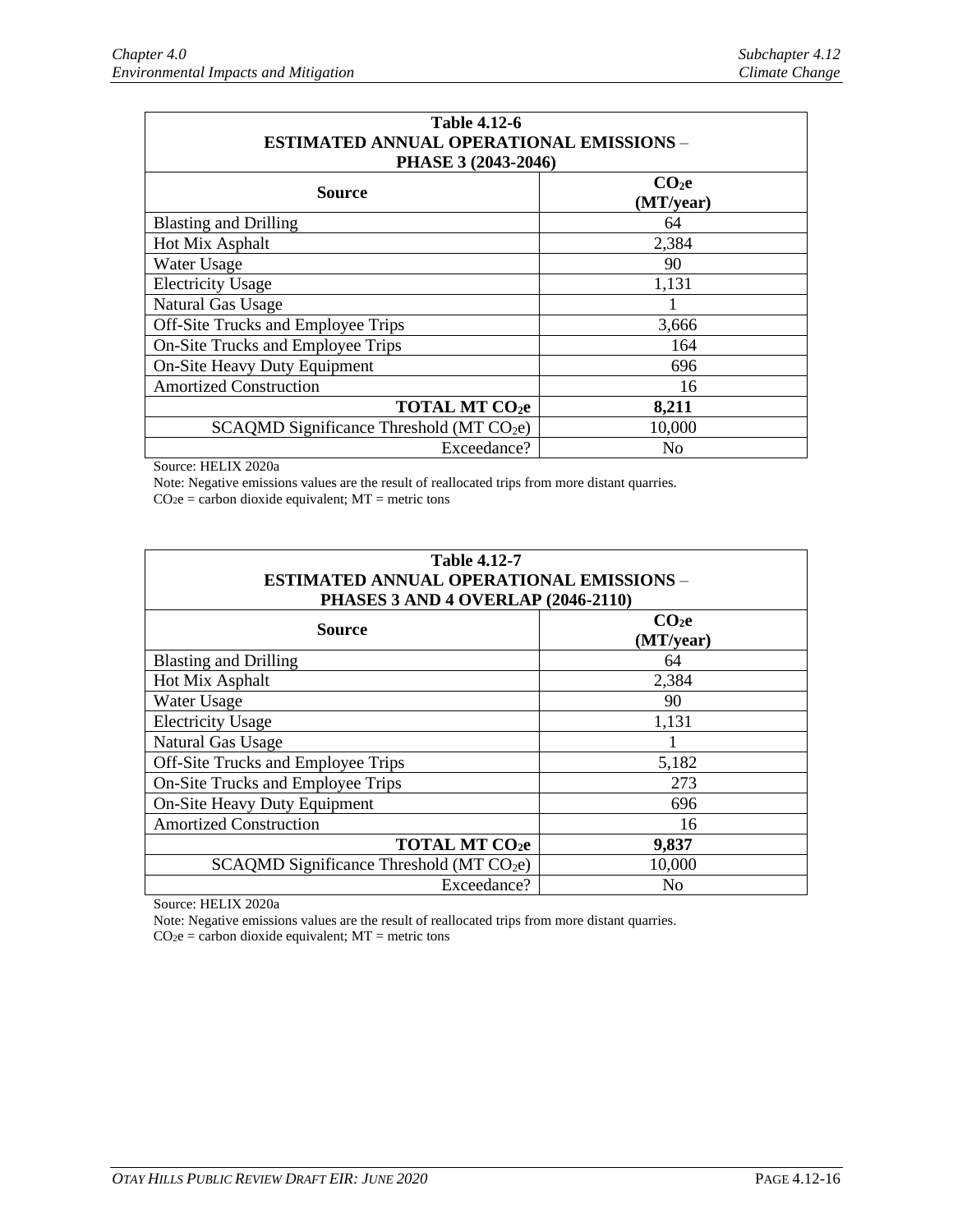| <b>Table 4.12-8</b><br><b>ESTIMATED ANNUAL OPERATIONAL EMISSIONS -</b><br><b>PHASE 4 (POST 2110)</b> |                                |  |  |  |  |
|------------------------------------------------------------------------------------------------------|--------------------------------|--|--|--|--|
| <b>Reclamation Source</b>                                                                            | CO <sub>2</sub> e<br>(MT/year) |  |  |  |  |
| On-Site Heavy Duty Equipment                                                                         | 696                            |  |  |  |  |
| Truck and Employee Trips                                                                             | 1,626                          |  |  |  |  |
| <b>Amortized Construction</b>                                                                        | 16                             |  |  |  |  |
| <b>TOTAL MT CO2e</b>                                                                                 | 2,337                          |  |  |  |  |
| Significant Threshold (MT $CO2e$ )                                                                   | 10,000                         |  |  |  |  |
| Exceedance?                                                                                          | No                             |  |  |  |  |

Source: HELIX 2020a

| <b>COUNTY GENERAL PLAN POLICIES</b>                |                                                                                               |  |  |  |
|----------------------------------------------------|-----------------------------------------------------------------------------------------------|--|--|--|
| <b>Policy</b>                                      | <b>Project Consistency</b>                                                                    |  |  |  |
| LU5.2 Sustainable Planning and Design.             | Consistent. The Project has been designed to                                                  |  |  |  |
| Incorporate into new development sustainable       | incorporate measures to reduce emissions of                                                   |  |  |  |
| planning and design.                               | local GHG emissions, including water                                                          |  |  |  |
|                                                    | conservation design features to reduce water                                                  |  |  |  |
|                                                    | usage and associated GHG emissions.                                                           |  |  |  |
| <b>COS14.10 Low Emission Construction Vehicles</b> | Consistent. All Project-related construction                                                  |  |  |  |
| and Equipment. Require County contractors and      | equipment would be required to meet                                                           |  |  |  |
| encourage other developers to use low-emission     | USEPA-Certified Tier 2 emissions standards in                                                 |  |  |  |
| construction vehicles and equipment to improve air | Phase 2 and Tier 4 emissions standards in Phases                                              |  |  |  |
| quality and reduce GHG emissions.                  | 3 and 4.                                                                                      |  |  |  |
| COS15.1 Design and Construction of New             | Consistent. The Project proposes sustainability                                               |  |  |  |
| Buildings. Require that new buildings be designed  | and efficiency features consistent with the 2016                                              |  |  |  |
| and constructed in accordance with "green          | CALGreen Building Code.                                                                       |  |  |  |
| building" programs that incorporate techniques and |                                                                                               |  |  |  |
| materials that maximize energy efficiency,         |                                                                                               |  |  |  |
| incorporate the use of sustainable resources and   |                                                                                               |  |  |  |
| recycled materials, and reduce emissions of GHGs   |                                                                                               |  |  |  |
| and toxic air contaminants.                        |                                                                                               |  |  |  |
| COS15.4 Title 24 Energy Standards. Require         | Consistent. The Project proposes implementing                                                 |  |  |  |
| development to minimize energy impacts from new    | energy efficiency features that would meet 2016                                               |  |  |  |
| buildings in accordance with or exceeding Title 24 | Title 24 standards, which is 46 percent more                                                  |  |  |  |
| energy standards.                                  | efficient than the 2008 Title 24 requirements that                                            |  |  |  |
| COS17.2 Construction and Demolition Waste.         | were current when the General Plan was adopted.                                               |  |  |  |
| Require recycling, reduction and reuse of          | Consistent. The Project would prepare a                                                       |  |  |  |
| construction and demolition debris.                | <b>Construction Debris Management Plan that</b><br>complies with Section 68.508-68.518 of the |  |  |  |
|                                                    | County Municipal Code and would divert at least                                               |  |  |  |
|                                                    | 90 percent of inerts and 70 percent of                                                        |  |  |  |
|                                                    | construction waste from landfills through reuse                                               |  |  |  |
|                                                    | and recycling.                                                                                |  |  |  |
|                                                    |                                                                                               |  |  |  |

#### **Table 4.12-9 COUNTY GENERAL PLAN POLICIES**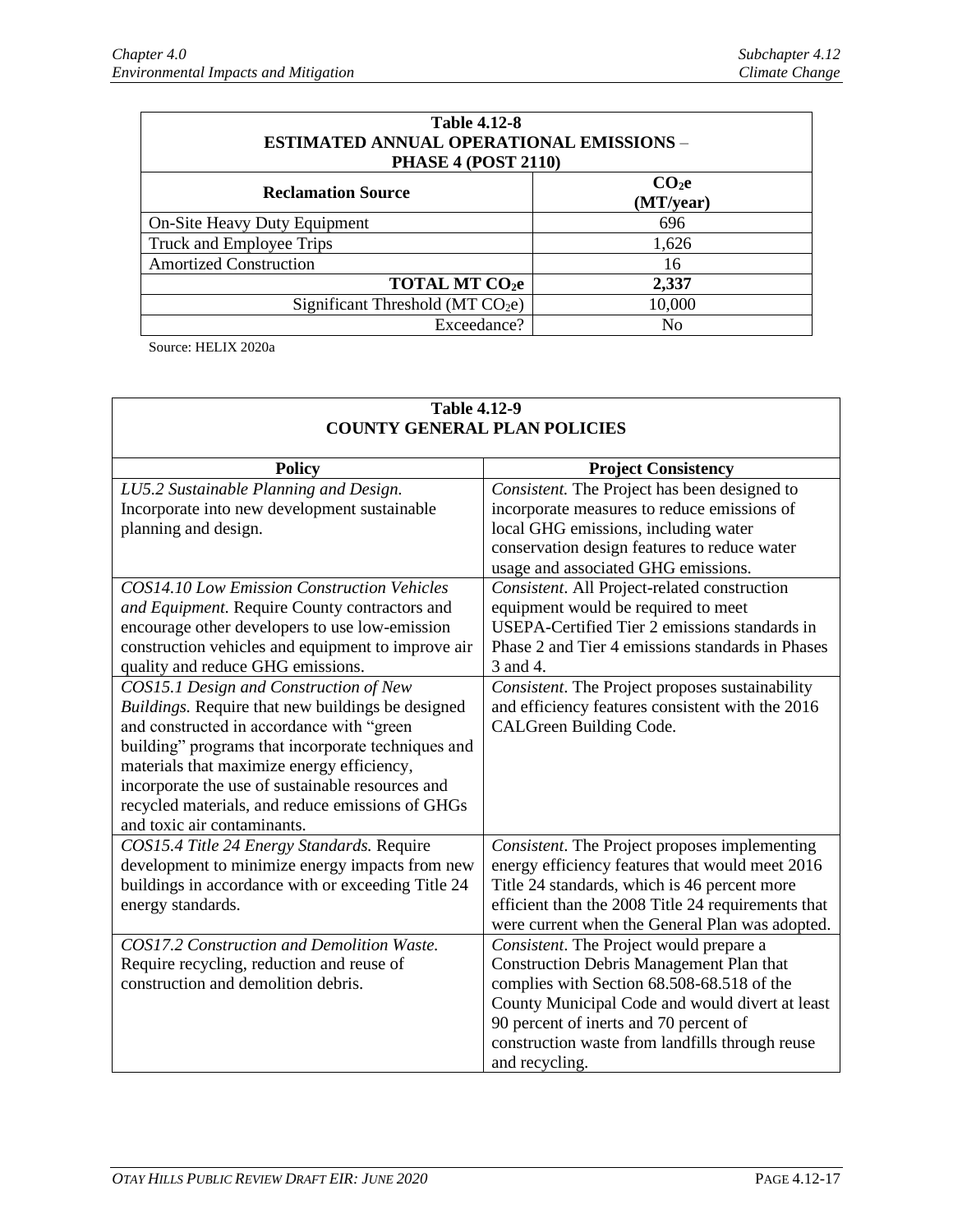| <b>Table 4.12-10</b><br><b>CAP MEASURE CONSISTENCY</b>                                                                                                                                                                                                                                                                                                                                                                                                                                   |                                 |                                                                                                                                                                                                                                                                                                                                                                                                                                                                                                                                                                                                                                                                                                                                                                                                                                                                                               |  |  |  |
|------------------------------------------------------------------------------------------------------------------------------------------------------------------------------------------------------------------------------------------------------------------------------------------------------------------------------------------------------------------------------------------------------------------------------------------------------------------------------------------|---------------------------------|-----------------------------------------------------------------------------------------------------------------------------------------------------------------------------------------------------------------------------------------------------------------------------------------------------------------------------------------------------------------------------------------------------------------------------------------------------------------------------------------------------------------------------------------------------------------------------------------------------------------------------------------------------------------------------------------------------------------------------------------------------------------------------------------------------------------------------------------------------------------------------------------------|--|--|--|
|                                                                                                                                                                                                                                                                                                                                                                                                                                                                                          |                                 |                                                                                                                                                                                                                                                                                                                                                                                                                                                                                                                                                                                                                                                                                                                                                                                                                                                                                               |  |  |  |
| <b>CAP Measure</b>                                                                                                                                                                                                                                                                                                                                                                                                                                                                       | Consistency                     | <b>Project Detail</b>                                                                                                                                                                                                                                                                                                                                                                                                                                                                                                                                                                                                                                                                                                                                                                                                                                                                         |  |  |  |
| <b>1. REDUCING VEHICLE MILES TRAVELED</b>                                                                                                                                                                                                                                                                                                                                                                                                                                                |                                 |                                                                                                                                                                                                                                                                                                                                                                                                                                                                                                                                                                                                                                                                                                                                                                                                                                                                                               |  |  |  |
| For non-residential projects with anticipated<br>tenant-occupants of 25 or more, will the project<br>achieve a 15 percent reduction in emissions from<br>commute vehicle miles traveled (VMT), and<br>commit to monitoring and reporting results to<br>demonstrate on-going compliance? VMT reduction<br>may be achieved through a combination of<br>Transportation Demand Management and parking<br>strategies, as long as the 15 percent reduction can<br>be substantiated.            | <b>Not</b><br><b>Applicable</b> | As detailed in the TIS prepared for the Project,<br>the processing plant would accommodate 15<br>employees. Therefore, this measure is not<br>applicable.                                                                                                                                                                                                                                                                                                                                                                                                                                                                                                                                                                                                                                                                                                                                     |  |  |  |
| 2. SHARED & REDUCED PARKING                                                                                                                                                                                                                                                                                                                                                                                                                                                              |                                 |                                                                                                                                                                                                                                                                                                                                                                                                                                                                                                                                                                                                                                                                                                                                                                                                                                                                                               |  |  |  |
| For non-residential projects with anticipated<br>tenant-occupants of 24 or less, will the project<br>implement shared and reduced parking strategies<br>that achieves a 10 percent reduction in emissions<br>from commute VMT?<br>Shared and reduced parking strategies may<br>include, but are not limited to:<br>Shared parking facilities<br>$\bullet$<br>Carpool/vanpool-only parking spaces<br>Shuttle facilities<br>$\bullet$<br>Electric Vehicle-only parking spaces<br>$\bullet$ | <b>Consistent</b>               | These measures are intended to reduce<br>commute VMT and are not aimed at reducing<br>truck travel, which is required for the operation<br>of the Project. The Project would provide<br>carpool- and vanpool-only parking spaces<br>which would encourage commuters to carpool<br>and vanpool to the Project site. Electric vehicle-<br>only parking would be incorporated per<br>CALGreen Standards. Other strategies such as<br>flexible employee schedules or telecommuting<br>would not be applicable to this type of Project,<br>where employees have to be present at the site<br>and during specific periods of time to perform<br>work. Therefore, the design of the Project<br>would implement applicable available parking<br>strategies and encourage the use of alternate<br>modes of transportation which would reduce<br>emissions from commute VMT, to the extent<br>feasible. |  |  |  |
| <b>3. WATER HEATING SYSTEMS</b>                                                                                                                                                                                                                                                                                                                                                                                                                                                          |                                 |                                                                                                                                                                                                                                                                                                                                                                                                                                                                                                                                                                                                                                                                                                                                                                                                                                                                                               |  |  |  |
| For projects that include residential construction,<br>will the project, as a condition of approval, install<br>the electric or alternatively-fueled water heating<br>$system(s)$ ?                                                                                                                                                                                                                                                                                                      | <b>Not</b><br><b>Applicable</b> | The Project is a non-residential Project and<br>therefore, CAP Measure 3 is not applicable.                                                                                                                                                                                                                                                                                                                                                                                                                                                                                                                                                                                                                                                                                                                                                                                                   |  |  |  |
| 4. WATER-EFFICIENT APPLIANCES & PLUMBING FIXTURES                                                                                                                                                                                                                                                                                                                                                                                                                                        |                                 |                                                                                                                                                                                                                                                                                                                                                                                                                                                                                                                                                                                                                                                                                                                                                                                                                                                                                               |  |  |  |
| For new residential projects, will the project<br>comply with water efficiency and conservation Best<br><b>Management Practices?</b>                                                                                                                                                                                                                                                                                                                                                     | <b>Not</b><br><b>Applicable</b> | The Project is a non-residential Project and<br>therefore, CAP Measure 4 is not applicable.                                                                                                                                                                                                                                                                                                                                                                                                                                                                                                                                                                                                                                                                                                                                                                                                   |  |  |  |
| 5. RAIN BARREL INSTALLATIONS                                                                                                                                                                                                                                                                                                                                                                                                                                                             |                                 |                                                                                                                                                                                                                                                                                                                                                                                                                                                                                                                                                                                                                                                                                                                                                                                                                                                                                               |  |  |  |
| For new residential projects, will the project make<br>use of incentives to install one rain barrel per<br>every 500 square feet of available roof area?                                                                                                                                                                                                                                                                                                                                 | <b>Not</b><br><b>Applicable</b> | The Project is a non-residential Project and<br>therefore, CAP Measure 5 is not applicable.                                                                                                                                                                                                                                                                                                                                                                                                                                                                                                                                                                                                                                                                                                                                                                                                   |  |  |  |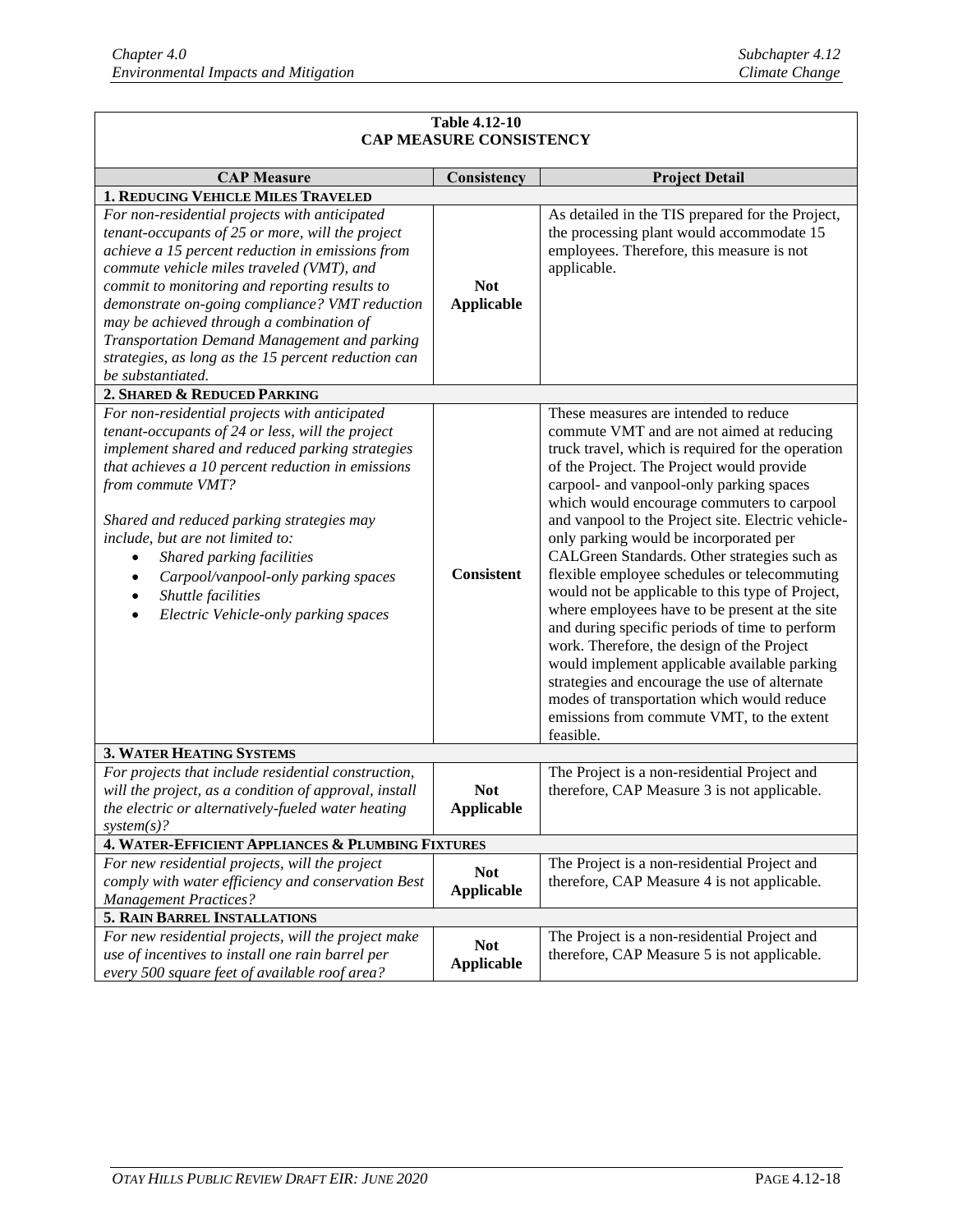| Table 4.12-10 (cont.)<br><b>CAP MEASURE CONSISTENCY</b>                                                                                                                                                                                       |                                 |                                                                                                                                                                                                                                                                                                                                                                      |  |  |  |  |
|-----------------------------------------------------------------------------------------------------------------------------------------------------------------------------------------------------------------------------------------------|---------------------------------|----------------------------------------------------------------------------------------------------------------------------------------------------------------------------------------------------------------------------------------------------------------------------------------------------------------------------------------------------------------------|--|--|--|--|
|                                                                                                                                                                                                                                               |                                 |                                                                                                                                                                                                                                                                                                                                                                      |  |  |  |  |
| <b>CAP Measure</b>                                                                                                                                                                                                                            | Consistency                     | <b>Project Detail</b>                                                                                                                                                                                                                                                                                                                                                |  |  |  |  |
| <b>6. REDUCE OUTDOOR WATER USE</b>                                                                                                                                                                                                            |                                 |                                                                                                                                                                                                                                                                                                                                                                      |  |  |  |  |
| Non-Residential: Will the project submit a<br>Landscape Document Package that is complaint<br>with the County's Water Conservation in<br>Landscaping Ordinance and demonstrates a 40<br>percent reduction in current MAWA for outdoor<br>use? | <b>Consistent</b>               | The Project would comply with the County's<br>Water Conservation in Landscaping Ordinance<br>requirements and would demonstrate a<br>40 percent reduction in current MAWA for<br>outdoor water use. In addition, the Project<br>would be designed in accordance with<br>CALGreen and would reduce indoor and<br>outdoor water consumption by at least<br>20 percent. |  |  |  |  |
| 7. AGRICULTURAL & FARMING OPERATIONS                                                                                                                                                                                                          |                                 |                                                                                                                                                                                                                                                                                                                                                                      |  |  |  |  |
| Will the project use the San Diego County Air<br>Pollution Control District's (SDAPCD's) farm<br>equipment incentive program to convert gas- and<br>diesel powered farm equipment to electric<br>equipment?                                   | <b>Not</b><br><b>Applicable</b> | The Project does not contain any agricultural or<br>farming operations and therefore, CAP Measure<br>7 is not applicable.                                                                                                                                                                                                                                            |  |  |  |  |
| <b>8. ELECTRIC IRRIGATION PUMPS</b>                                                                                                                                                                                                           |                                 |                                                                                                                                                                                                                                                                                                                                                                      |  |  |  |  |
| Will the project use the SDAPCD's farm equipment<br>incentive program to convert gas- and diesel<br>powered irrigation pumps to electric irrigation<br>pumps?                                                                                 | <b>Not</b><br><b>Applicable</b> | The Project does not contain any agricultural or<br>farming operations and therefore, CAP Measure<br>8 is not applicable.                                                                                                                                                                                                                                            |  |  |  |  |
| 9. TREE PLANTING                                                                                                                                                                                                                              |                                 |                                                                                                                                                                                                                                                                                                                                                                      |  |  |  |  |
| For residential projects, will the project plant, at a<br>minimum, two trees per every new residential<br>dwelling unit proposed?                                                                                                             | <b>Not</b><br><b>Applicable</b> | The Project is a non-residential Project and<br>therefore, CAP Measure 9 is not applicable.                                                                                                                                                                                                                                                                          |  |  |  |  |